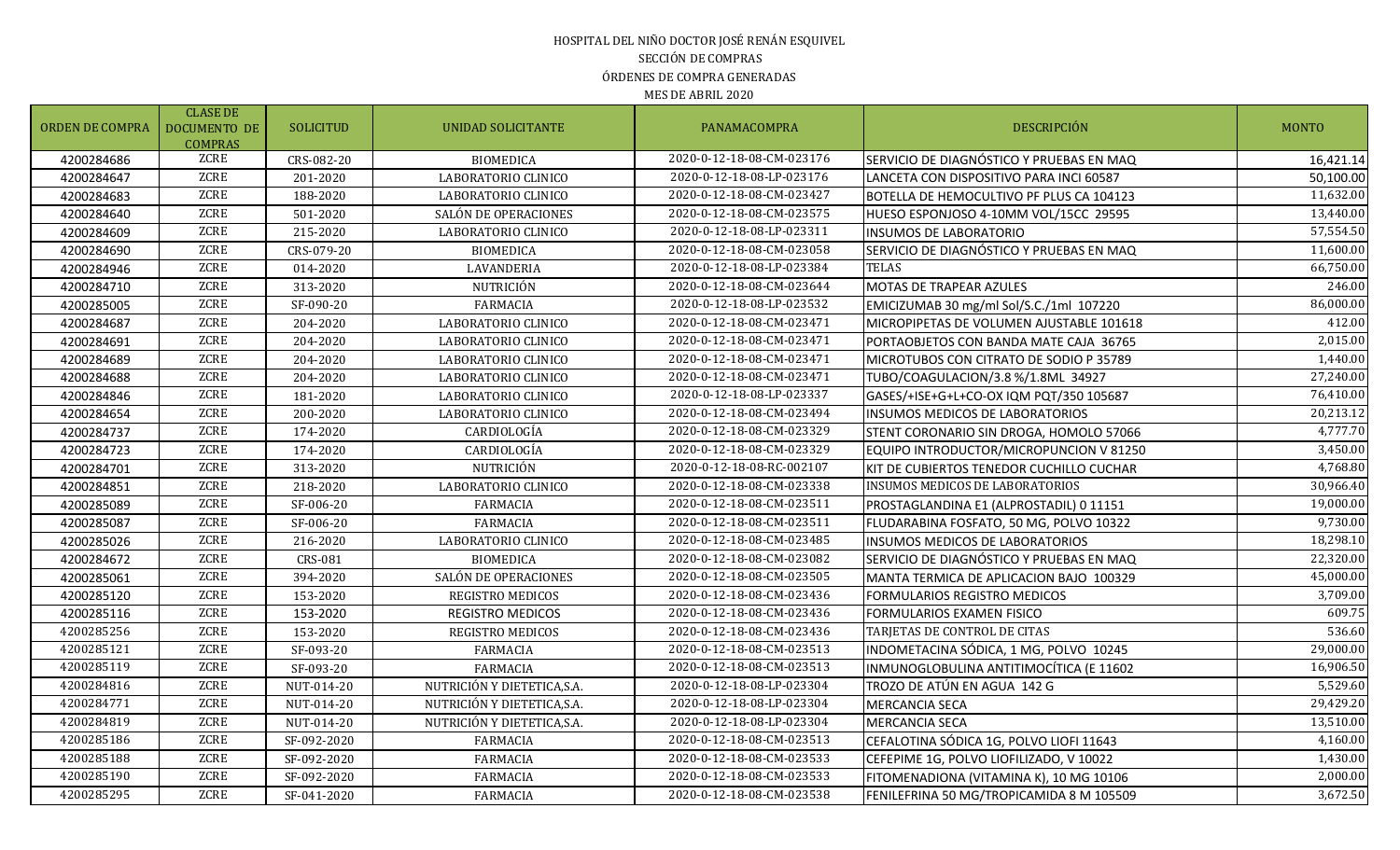| <b>ORDEN DE COMPRA</b> | <b>CLASE DE</b><br><b>DOCUMENTO DE</b><br><b>COMPRAS</b> | <b>SOLICITUD</b> | UNIDAD SOLICITANTE          | PANAMACOMPRA              | <b>DESCRIPCIÓN</b>                       | <b>MONTO</b> |
|------------------------|----------------------------------------------------------|------------------|-----------------------------|---------------------------|------------------------------------------|--------------|
| 4200285298             | ZCRE                                                     | SF-041-2020      | <b>FARMACIA</b>             | 2020-0-12-18-08-CM-023538 | METRONIDAZOL 125 MG/5 ML, SUSPENS 11030  | 937.50       |
| 4200285294             | ZCRE                                                     | SF-041-2020      | <b>FARMACIA</b>             | 2020-0-12-18-08-CM-023538 | PARAC/(ACET)120mg/5ml JA FCO/120ML 10743 | 9,600.00     |
| 4200285361             | ZCRE                                                     | 254-2020         | <b>CENTRAL DE EQUIPO</b>    | 2020-0-12-18-08-LP-023302 | TUBO DE GASTROSTOMIA 23945               | 11,321.40    |
| 4200284999             | ZCRE                                                     | CRS-090-20       | <b>SALON DE OPERACIONES</b> | 2020-0-12-18-08-CM-023642 | <b>ALQUILERES</b>                        | 5,450.00     |
| 4200285513             | ZCRE                                                     | 362-2020         | <b>ALMACEN GENERAL</b>      | 2020-0-12-18-08-CM-023663 | <b>JABON DE TOCADOR</b>                  | 2,948.16     |
| 4200285013             | ZCRE                                                     | CRS-092-2020     | <b>SALON DE OPERACIONES</b> | 2020-0-12-18-08-CM-023641 | <b>ALQUILERES</b>                        | 4,800.00     |
| 4200285072             | ZCRE                                                     | 247-2020         | SALON DE OPERACIONES        | 2020-0-12-18-08-CM-023646 | <b>SUTURAS</b>                           | 1,659.60     |
| 4200285082             | ZCRE                                                     | 247-2020         | SALÓN DE OPERACIONES        | 2020-0-12-18-08-CM-023546 | <b>SUTURAS</b>                           | 5,760.00     |
| 4200285117             | ZCRE                                                     | 247-2020         | SALÓN DE OPERACIONES        | 2020-0-12-18-08-CM-023546 | <b>SUTURAS</b>                           | 2,136.00     |
| 4200285222             | ZCRE                                                     | 247-2020         | SALÓN DE OPERACIONES        | 2020-0-12-18-08-CM-023546 | <b>SUTURAS</b>                           | 800.40       |
| 4200285297             | ZCRE                                                     | 563-2020         | <b>CENTRAL DE EQUIPO</b>    | 2020-0-12-18-08-CM-023658 | TRAJE DE PROTECCIÓN PERSONAL T/S 104726  | 6,000.00     |
| 4200285206             | ZCRE                                                     | SF-124-20        | <b>FARMACIA</b>             | 2020-0-12-18-08-CM-023658 | AGUA DESTILADA/VIAL/100ML 10808          | 44,000.00    |
| 4200285255             | ZCRE                                                     | 367-2020         | CARDIOLOGIA                 | 2020-0-12-18-08-LP-023212 | DISPOSITIVO PARA CIERRE DE CONDUC 100824 | 58,000.00    |
| 4200285265             | ZCRE                                                     | 175-2020         | CARDIOLOGIA                 | 2020-0-12-18-08-CM-023536 | ELECTRODO PARA EKG MODELO PESTAÑA 27815  | 4,500.00     |
| 4200285266             | ZCRE                                                     | 175-2020         | CARDIOLOGÍA                 | 2020-0-12-18-08-CM-023536 | ELECTRODO ECG HOLTER PAQ/50 48384-ACC    | 600.00       |
| 4200285287             | ZCRE                                                     | CRS-099-20       | <b>BIOMEDICA</b>            | 2020-0-12-18-08-CM-023187 | MANTENIMIENTO PREVENTIVO Y CORRECTIVO DE | 34,790.00    |
| 4200285289             | ZCRE                                                     | 185-2020         | LABORATORIO CLINICO         | 2020-0-12-18-08-CM-023503 | INSUMOS MEDICOS DE LABORATORIO           | 16,523.00    |
| 4200285280             | ZCRE                                                     | 185-2020         | LABORATORIO CLINICO         | 2020-0-12-18-08-CM-023503 | INSUMOS MEDICOS DE LABORATORIO           | 11,671.00    |
| 4200284798             | ZCRE                                                     | 190-2020         | LABORATORIO CLINICO         | 2020-0-12-18-08-CM-023473 | INSUMOS MEDICOS DE LABORATORIO           | 18,653.00    |
| 4200284841             | ZCRE                                                     | 171-2020         | CONSULTA DE ORTOPEDIA       | 2020-0-12-18-08-LP-023211 | VENDAS DE FIBRA DE VIDRIO                | 38,200.00    |
| 4200284962             | ZCRE                                                     | 171-2020         | CONSULTA DE ORTOPEDIA       | 2020-0-12-18-08-LP-023211 | <b>VENDAS AJUSTABLES</b>                 | 3,125.00     |
| 4200284965             | ZCRE                                                     | 171-2020         | CONSULTA DE ORTOPEDIA       | 2020-0-12-18-08-LP-023211 | <b>VENDAS DE YESO</b>                    | 32,380.00    |
| 4200285153             | ZCRE                                                     | SF-044-20        | <b>FARMACIA</b>             | 2020-0-12-18-08-CM-023535 | ÁCIDO VALPROIC/250mg/5ml FCO/120ML 11440 | 5,990.00     |
| 4200285147             | <b>ZCRE</b>                                              | SF-044-20        | <b>FARMACIA</b>             | 2020-0-12-18-08-CM-023535 | COMPLEJO B, ELIXIR O JARABE, V.O. 10703  | 1,100.00     |
| 4200285474             | <b>ZCRE</b>                                              | SF-045-20        | <b>FARMACIA</b>             | 2020-0-12-18-08-CM-023662 | LACTULOSA 667 mg/ml Jara FCO/150ML 10711 | 680.00       |
| 4200285123             | ZCRE                                                     | SF-045-20        | <b>FARMACIA</b>             | 2020-0-12-18-08-CM-023512 | SULFATO DE GENTAMICINA 0.3 %, GOT 10379  | 1,200.00     |
| 4200285129             | ZCRE                                                     | SF-045-20        | <b>FARMACIA</b>             | 2020-0-12-18-08-CM-023512 | SACCHAROMYCES BOULARDII 200 MG/ML 105560 | 6,900.00     |
| 4200285133             | ZCRE                                                     | SF-045-20        | <b>FARMACIA</b>             | 2020-0-12-18-08-CM-023512 | CARBAMAZEPINA, 100 MG/5 ML, SUSPE 10781  | 1,311.00     |
| 4200285254             | ZCRE                                                     | 187-2020         | LABORATORIO CLINICO         | 2020-0-12-18-08-CM-023525 | PRUEBAS PARA ANÁLISIS COMPLETO Y 103935  | 30,150.00    |
| 4200285441             | ZCRE                                                     | CRS-072-20       | <b>BIOMEDICA</b>            | 2020-0-12-18-08-CM-023062 | SERVICIO DE DIAGNÓSTICO Y PRUEBAS EN MAQ | 36,360.00    |
| 4200285536             | ZCRE                                                     | 279-2020         | CENTRAL DE EQUIPO           | 2020-0-12-18-08-CM-023468 | MANTA TERM/CONT/TE/MANTA NEONATA 107047  | 14,900.00    |
| 4200285515             | ZCRE                                                     | 279-2020         | <b>CENTRAL DE EQUIPO</b>    | 2020-0-12-18-08-CM-023468 | <b>GASAS, MALLAS EXPANDIBLES</b>         | 7,031.50     |
| 4200285548             | ZCRE                                                     | 279-2020         | <b>CENTRAL DE EQUIPO</b>    | 2020-0-12-18-08-CM-023468 | GASAS SIMPLE 3" X 3"                     | 4,295.00     |
| 4200285258             | ZCRE                                                     | 565-2020         | <b>BIOMEDICA</b>            | 2020-0-12-18-08-CM-023654 | Cavicide, Soluc limp Equip/mater labort. | 480.00       |
| 4200285259             | ZCRE                                                     | 173-2020         | CARDIOLOGIA                 | 2020-0-12-18-08-CM-023465 | CATÉTER BALÓN COAXIAL PARA VALVUL 101572 | 44,700.00    |
| 4200285261             | ZCRE                                                     | 173-2020         | CARDIOLOGIA                 | 2020-0-12-18-08-CM-023465 | INSUFLADOR PARA ANGIOPLASTIA CORO 40206  | 814.50       |
| 4200285263             | ZCRE                                                     | 173-2020         | CARDIOLOGIA                 | 2020-0-12-18-08-CM-023465 | CONECTOR EN "Y" CON VALVULA HEMOS 103416 | 1,000.00     |
| 4200285260             | ZCRE                                                     | 180-2020         | LABORATORIO CLINICO         | 2020-0-12-18-08-CM-023508 | GASES ARTERIALES + ISE + G + L, 38861    | 31,342.50    |
| 4200285465             | ZCRE                                                     | 077-2020         | <b>INHALOTERAPIA</b>        | 2020-0-12-18-08-CM-023452 | CAMARA D/HUMIDIFICACION PEDIAT/DESE #MR2 | 8,750.00     |
| 4200285395             | ZCRE                                                     | 109-2020         | <b>INHALOTERAPIA</b>        | 2020-0-12-18-08-CM-023501 | ADAPTADOR EN TY NEBULIZADOR              | 42,000.00    |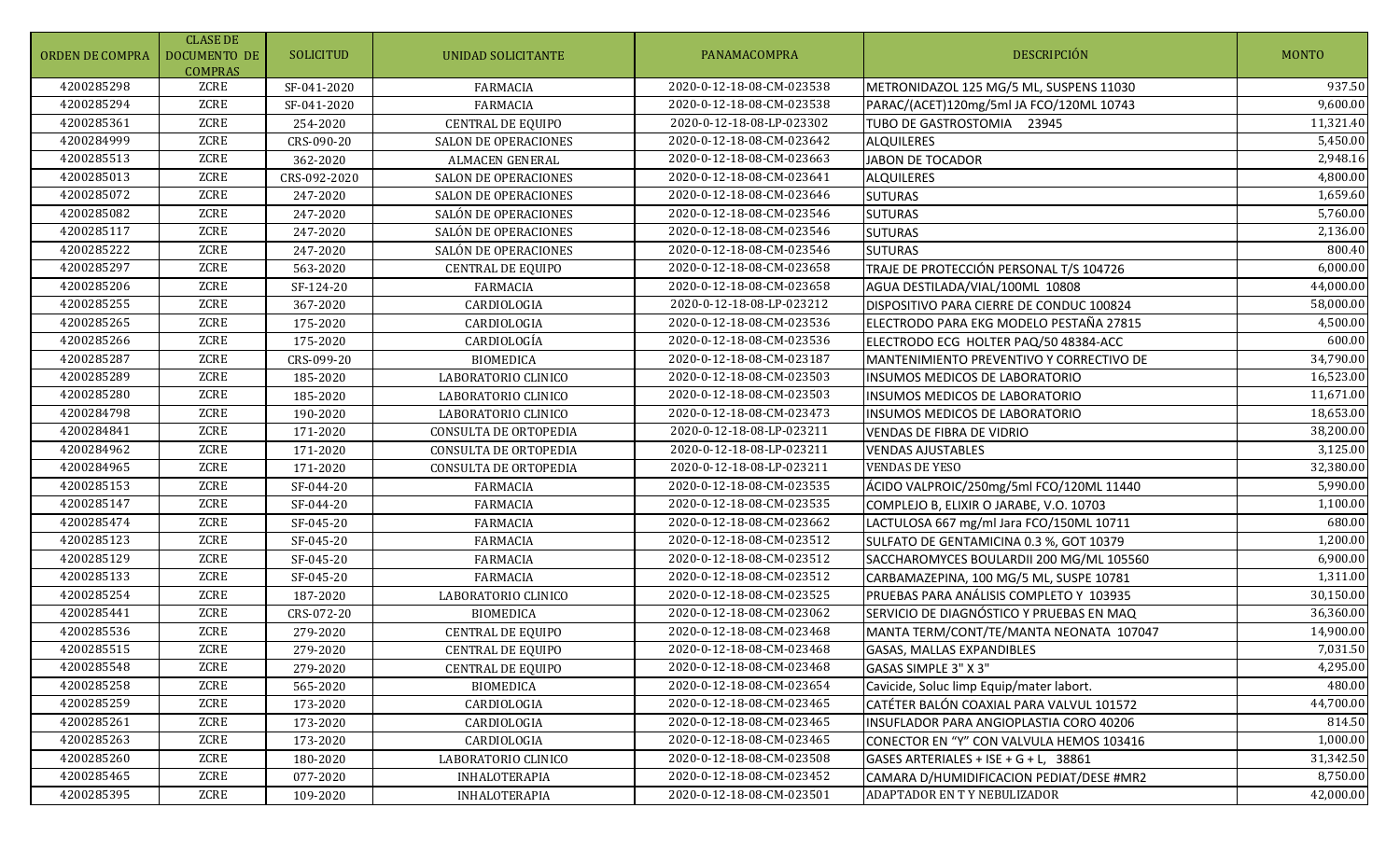| ORDEN DE COMPRA | <b>CLASE DE</b><br>DOCUMENTO DE<br><b>COMPRAS</b> | SOLICITUD    | UNIDAD SOLICITANTE       | PANAMACOMPRA              | <b>DESCRIPCIÓN</b>                       | <b>MONTO</b> |
|-----------------|---------------------------------------------------|--------------|--------------------------|---------------------------|------------------------------------------|--------------|
| 4200285452      | ZCRE                                              | 097-2020     | <b>INHALOTERAPIA</b>     | 2020-0-12-18-08-CM-023544 | <b>INSUMOS MEDICOS</b>                   | 28,000.00    |
| 4200285235      | ZCRE                                              | 561-2020     | CENTRAL DE EQUIPO        | 2020-0-12-18-08-CM-023657 | BATA DESECHABLE TAMAÑO MEDIANO 102753    | 9,900.00     |
| 4200285414      | ZCRE                                              | CRS-101-20   | <b>BIOMEDICA</b>         | 2020-0-12-18-08-CM-023172 | SERVICIO DE DIAGNÓSTICO Y PRUEBAS EN MAQ | 5,912.00     |
| 4200285624      | ZCRE                                              | SF-204-20    | <b>FARMACIA</b>          | 2020-0-12-18-08-CM-023668 | FLUTICASONA/SALMETE/FCO 120/DO 12237     | 2,934.00     |
| 4200285596      | ZCRE                                              | 402-2020     | CARDIOLOGÍA              | 2020-0-12-18-08-LP-023431 | STENT CUBIERTO PARA COARTACION DE 101578 | 140,750.00   |
| 4200286055      | ZCRE                                              | CRS-033-20   | <b>INFORMATICA</b>       | 2020-0-12-18-08-CM-023666 | SERVICIOS COMERCIALES CENTRO DE SERVICIO | 6,010.00     |
| 4200285683      | ZCRE                                              | 084-2020     | <b>INHALOTERAPIA</b>     | 2020-0-12-18-08-CM-023665 | PAÑOS REHUSABLES                         | 1,675.00     |
| 4200285406      | ZCRE                                              | 107-2020     | <b>INHALOTERAPIA</b>     | 2020-0-12-18-08-CM-023483 | HUMIDIFICADOR DESECHABLE                 | 24,000.00    |
| 4200285695      | ZCRE                                              | 102-2020     | INHALOTERAPIA            | 2020-0-12-18-08-CM-023474 | CIRCUITO DE PACIENTE NEONATAL DESECHABLE | 16,000.00    |
| 4200285702      | ZCRE                                              | SF-150-20    | <b>FARMACIA</b>          | 2020-0-12-18-08-CM-023674 | PROPOFOL 10 mg/ml ampolla/20ML 10213     | 6,300.00     |
| 4200285744      | ZCRE                                              | CRS-080-20   | <b>BIOMEDICA</b>         | 2020-0-12-18-08-LP-023084 | SERVICIO DE DIAGNÓSTICO Y PRUEBAS EN MAQ | 130,977.00   |
| 4200285708      | ZCRE                                              | SF-164-2020  | <b>FARMACIA</b>          | 2020-0-12-18-08-CM-023673 | CAFEÍ/CITRA/20mg/ml Sol/Vial/3ml 107189  | 9,000.00     |
| 4200285791      | ZCRE                                              | SF-203-20    | <b>FARMACIA</b>          | 2020-0-12-18-08-CM-023667 | FLUTICASONA SPRAY (AEROSOL) DE 50 12187  | 1,524.75     |
| 4200285723      | ZCRE                                              | SF-196-20    | <b>FARMACIA</b>          | 2020-0-12-18-08-CM-023669 | ESOMEPRAZOL MAGNESIO TRIHIDRATADO 102692 | 350.00       |
| 4200285718      | ZCRE                                              | SF-187-20    | <b>FARMACIA</b>          | 2020-0-12-18-08-CM-023669 | CLORHIDRATO DE HIDRALAZINA, 20 MG 10107  | 600.00       |
| 4200286038      | ZCRE                                              | 550-2020     | CENTRAL DE EQUIPO        | 2020-0-12-18-08-CM-023637 | AGUJA PUNCION LUMBAR 22 X 3 1/2 21795    | 29,250.00    |
| 4200285950      | ZCRE                                              | 290-2020     | CENTRAL DE EQUIPO        | 2020-0-12-18-08-CM-023565 | FUNDA/CUBIER/COBE/DESE/PLAST 106513-ACC  | 46,800.00    |
| 4200285518      | ZCRE                                              | CRS-052-20   | <b>BIOMEDICA</b>         | 2020-0-12-18-08-CM-023073 | SERVICIO DE DIAGNÓSTICO Y PRUEBAS EN MAQ | 23,800.00    |
| 4200285629      | ZCRE                                              | 019-2020     | <b>ASEO Y MENSAJERIA</b> | 2020-0-12-18-08-LP-023291 | BOLSA ROJA PLASTICA/BIOSE/GRANDE 104727  | 32,200.00    |
| 4200285939      | ZCRE                                              | 285-2020     | <b>CENTRAL DE EQUIPO</b> | 2020-0-12-18-08-CM-023555 | AGUJA PUNCION LUMBAR 20 X 1 1/2 21795    | 2,331.00     |
| 4200285938      | ZCRE                                              | 285-2020     | CENTRAL DE EQUIPO        | 2020-0-12-18-08-CM-023555 | AGUJA PUNCION LUMBAR 22 X 3 1/2 21795    | 1,410.00     |
| 4200285937      | ZCRE                                              | 285-2020     | CENTRAL DE EQUIPO        | 2020-0-12-18-08-CM-023555 | AGUJA/TEJID/EXC/15GX45MM CJ/5 101146-ACC | 11,400.00    |
| 4200285710      | ZCRE                                              | CRS-156-20   | <b>BIOMEDICA</b>         | 2020-0-12-18-08-CM-023664 | SERVICIO DE REPARACIÓN DE EQUIPO DE FABR | 4,910.46     |
| 4200285692      | ZCRE                                              | SF-184-2020  | <b>FARMACIA</b>          | 2020-0-12-18-08-CM-023675 | AZITROMICINA, 200 MG/5 ML, POLVO 12230   | 3,500.00     |
| 4200285717      | ZCRE                                              | SF-175-2020  | <b>FARMACIA</b>          | 2020-0-12-18-08-CM-023672 | HIDROCLORURO DE DAUNORUBICINA, 20 10287  | 5,902.00     |
| 4200285719      | ZCRE                                              | SF-192-2020  | <b>FARMACIA</b>          | 2020-0-12-18-08-CM-023670 | LAGRIMAS ARTIFICIALES QUE CONT PO 10378  | 810.00       |
| 4200286060      | ZCRE                                              | 001-2020     | TERAPIA Y REHABILITACION | 2020-0-12-18-08-CM-023690 | TARJ/CONTROL/ASIST/SERV.D/TERAPIA        | 140.00       |
| 4200286009      | ZCRE                                              | CRS-088-20   | <b>BIOMEDICA</b>         | 2020-0-12-18-08-CM-023690 | Mantenimiento Preventivo y Correctivo    | 28,956.00    |
| 4200286159      | ZCRE                                              | 293-2020     | <b>CENTRAL DE EQUIPO</b> | 2020-0-12-18-08-LP-023333 | PAÑAL DESECHABLE ADULTO CHICO (1 102300  | 9,800.00     |
| 4200286182      | ZCRE                                              | 293-2020     | <b>CENTRAL DE EQUIPO</b> | 2020-0-12-18-08-LP-023333 | PAÑAL DESECHABLE PARA NIÑO 12 LB 102299  | 94,400.00    |
| 4200286314      | ZCRE                                              | 268-2020     | CENTRAL DE EQUIPO        | 2020-0-12-18-08-LP-023542 | SENSOR NEONATAL DESECHABLE 103011-ACC    | 80,834.00    |
| 4200285237      | ZCRE                                              | 310-2020     | CENTRAL DE EQUIPO        | 2020-0-12-18-08-LP-023562 | BOTELLA DE VIDRIO PARA ESTERILIZA 22009  | 2,524.50     |
| 4200285239      | ZCRE                                              | 310-2020     | <b>CENTRAL DE EQUIPO</b> | 2020-0-12-18-08-LP-023562 | FERULA O SUJETADOR MALEABLE PARA 105801  | 24,150.00    |
| 4200285233      | ZCRE                                              | 310-2020     | <b>CENTRAL DE EQUIPO</b> | 2020-0-12-18-08-LP-023562 | FRASCO SUCCION DESECHABLE CON TAP 40008  | 10,820.00    |
| 4200286052      | ZCRE                                              | 055-2020     | RADIOLOGIA MEDICA        | 2020-0-12-18-08-CM-023692 | SOBRE MANILA 10"X15" ULTRAPAPER 24 LB    | 195.00       |
| 4200285975      | ZCRE                                              | 021-2020     | ASEO Y MENSAJERIA        | 2020-0-12-18-08-CM-023691 | DESINFECTANTE P/PISO AROMALIN FLORAL     | 420.00       |
| 4200285960      | ZCRE                                              | SF-191-2020  | FARMACIA                 | 2020-0-12-18-08-CM-023680 | TEMOZOLAMIDA 100 MG, CÁPSULA, V.O 11853  | 10,000.00    |
| 4200285860      | ZCRE                                              | SF-163-2020  | FARMACIA                 | 2020-0-12-18-08-CM-023679 | LEVONORGESTEL DE 1.5MG, COMPRIMID 104902 | 260.00       |
| 4200285393      | ZCRE                                              | 110-2020     | INHALATOREPIA            | 2020-0-12-18-08-CM-023679 | TUBO CORRUGADO DESECHABLE PARA TE 23352  | 18,900.00    |
| 4200286126      | ZCRE                                              | CRS-051-2020 | <b>BIOMEDICA</b>         | 2020-0-12-18-08-CM-023072 | MANTENIMIENTO PREVENTIVO Y CORRECTIVO    | 14,000.00    |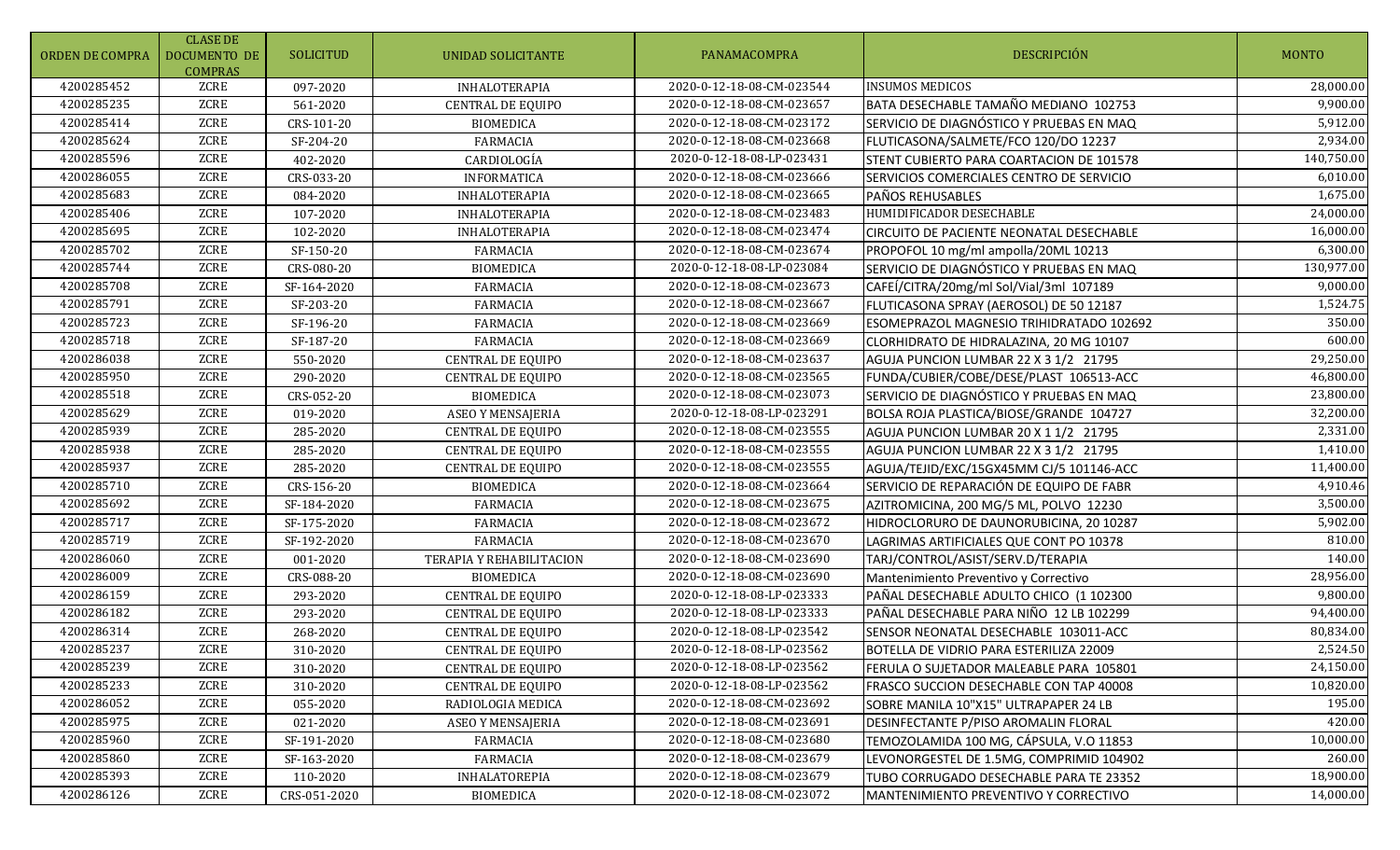| ORDEN DE COMPRA | <b>CLASE DE</b><br>DOCUMENTO DE<br><b>COMPRAS</b> | <b>SOLICITUD</b> | UNIDAD SOLICITANTE       | PANAMACOMPRA              | DESCRIPCIÓN                                   | <b>MONTO</b>          |
|-----------------|---------------------------------------------------|------------------|--------------------------|---------------------------|-----------------------------------------------|-----------------------|
| 4200286295      | ZCRE                                              | SF-174-2020      | <b>FARMACIA</b>          | 2020-0-12-18-08-CM-023703 | CITARABINA 100 MG, POLVO LIOFILI 10260        | $\overline{4,}380.00$ |
| 4200286097      | ZCRE                                              | 068-2020         | QUEMADOS                 | 2020-0-12-18-08-CM-023694 | COBERTOR P/CARA IN/CUELLO/CABEZA 102046       | 6,900.00              |
| 4200286112      | <b>ZCRE</b>                                       | SF-190-2020      | <b>FARMACIA</b>          | 2020-0-12-18-08-CM-023681 | TEMOZOLAMIDA 20 MG, CÁPSULA, VÍA 11854        | 2,132.00              |
| 4200286063      | ZCRE                                              | 018-2020         | LAVANDERIA               | 2020-0-12-18-08-CM-023684 | ELASTICO, AGUJAS, HILOS                       | 9,337.50              |
| 4200286146      | ZCRE                                              | 040-2020         | PATOLOGIA                | 2020-0-12-18-08-CM-023695 | <b>ANTICUERPOS CONJUGADOS</b>                 | 6,478.00              |
| 4200286191      | ZCRE                                              | SF-066-2020      | <b>FARMACIA</b>          | 2020-0-12-18-08-CM-023688 | OXIBUTININA 5 MG, COMPRIMIDO, V.O 10666       | 189.00                |
| 4200286119      | ZCRE                                              | SF-170-2020      | <b>FARMACIA</b>          | 2020-0-12-18-08-CM-023685 | <b>BOLSA PLASTICA TRANSPARENTE 20 LIBRAS</b>  | 3,780.00              |
| 4200286178      | ZCRE                                              | NUT-018-2020     | NUTRICION Y DIETETICA    | 2020-0-12-18-08-CM-023696 | <b>VEGETALES Y VERDURAS</b>                   | 9,528.25              |
| 4200286190      | <b>ZCRE</b>                                       | SF-066-2020      | <b>FARMACIA</b>          | 2020-0-12-18-08-CM-023689 | FUROSEMIDA 40 MG, COMPRIMIDO, V.O 10618       | 66.30                 |
| 4200286292      | <b>ZCRE</b>                                       | SF-188-2020      | <b>FARMACIA</b>          | 2020-0-12-18-08-CM-023689 | TRITICUM VULGARE /FENOXIETANOL 15 11668       | 1,238.00              |
| 4200286308      | <b>ZCRE</b>                                       | SF-199-2020      | <b>FARMACIA</b>          | 2020-0-12-18-08-CM-023706 | LEUCOVORINA CÁLCICA (EXPRESADO CO 10151       | 822.40                |
| 4200286306      | <b>ZCRE</b>                                       | SF-197-2020      | <b>FARMACIA</b>          | 2020-0-12-18-08-CM-023705 | COMPLEJO COAGULANTE ANTI INHIBIDO 102307      | 10,000.00             |
| 4200286258      | ZCRE                                              | SF-193-2020      | <b>FARMACIA</b>          | 2020-0-12-18-08-CM-023700 | JALEA LUBRICANTE ESTERIL 22189                | 445.00                |
| 4200286297      | ZCRE                                              | SF-195-2020      | <b>FARMACIA</b>          | 2020-0-12-18-08-CM-023704 | ETOPÓSIDO, 20 MG/ML, SOLUCIÓN, AM 10290       | 1,473.50              |
| 4200286477      | ZCRE                                              | 593-2020         | CENTRAL DE EQUIPO        | 2020-0-12-18-08-CM-023712 | <b>BOLSA PARA NUTRICION ENTERAL POR 24038</b> | 9,996.00              |
| 4200286252      | ZCRE                                              | 006-2020         | ASEO Y MENSAJERIA        | 2020-0-12-18-08-CM-023701 | GUANTES DE CAUCHO HASTA EL CODO (MEDIANO      | 620.00                |
| 4200286301      | <b>ZCRE</b>                                       | CRS-061-2020     | <b>BIOMEDICA</b>         | 2020-0-12-18-08-CM-023708 | <b>CALIBRACION EN FABRICA</b>                 | 2,808.00              |
| 4200286255      | ZCRE                                              | CRS-065-2020     | <b>BIOMEDICA</b>         | 2020-0-12-18-08-CM-023707 | <b>CALIBRACION EN FABRICA</b>                 | 2,435.00              |
| 4200286222      | ZCRE                                              | 067-2020         | <b>QUEMADOS</b>          | 2020-0-12-18-08-CM-023698 | MALLA ANTIADHERENTE PARA HERIDAS 105480       | 32.00                 |
| 4200286469      | <b>ZCRE</b>                                       | 583-2020         | CENTRAL DE EQUIPO        | 2020-0-12-18-08-CM-023714 | GASA 3" X 3" X 16 DOBLECES, ES 104133         | 5,400.00              |
| 4200285426      | ZCRE                                              | 098-20           | <b>INHALOTERAPIA</b>     | 2020-0-12-18-08-CM-023519 | FILTRO BACTERIANO EXHALAT 102098-ACC          | 31,212.00             |
| 4200286169      | <b>ZCRE</b>                                       | 172-2020         | CONSULTA DE ORTOPEDIA    | 2020-0-12-18-08-CM-023312 | <b>ALGODONES</b>                              | 6,310.00              |
| 4200286005      | <b>ZCRE</b>                                       | 172-2020         | CONSULTA DE ORTOPEDIA    | 2020-0-12-18-08-CM-023312 | <b>VENDAS ELASTICAS</b>                       | 4,563.00              |
| 4200286198      | ZCRE                                              | 172-2020         | CONSULTA DE ORTOPEDIA    | 2020-0-12-18-08-CM-023312 | FILTROS DE LA ASPIRADORA                      | 32,140.00             |
| 4200286160      | ZCRE                                              | 172-2020         | CONSULTA DE ORTOPEDIA    | 2020-0-12-18-08-CM-023312 | <b>CALZETA TUBULAR</b>                        | 2,458.00              |
| 4200286323      | ZCRE                                              | 263-2020         | <b>CENTRAL DE EQUIPO</b> | 2020-0-12-18-08-LP-023292 | PELICULA Y TAPON                              | 46,850.00             |
| 4200286320      | ZCRE                                              | 263-2020         | <b>CENTRAL DE EQUIPO</b> | 2020-0-12-18-08-LP-023292 | <b>GUANTES HUMEDO</b>                         | 11,707.40             |
| 4200286127      | <b>ZCRE</b>                                       | 422-2020         | NUTRICIÓN Y DIETETICA    | 2020-0-12-18-08-LP-023455 | <b>FORMULAS</b>                               | 3,855.64              |
| 4200286367      | ZCRE                                              | 422-2020         | NUTRICIÓN Y DIETETICA    | 2020-0-12-18-08-LP-023455 | <b>FORMULA INFANTIL</b>                       | 17,362.80             |
| 4200286712      | ZCRE                                              | 570-2020         | NUTRICION Y DIETETICA    | 2020-0-12-18-08-CM-023734 | <b>FORMULAS</b>                               | 7,142.40              |
| 4200286472      | <b>ZCRE</b>                                       | SF-082-2020      | <b>FARMACIA</b>          | 2020-0-12-18-08-CM-023682 | MEDICAMENTO                                   | 1,835.00              |
| 4200286608      | ZCRE                                              | SF-065-2020      | FARMACIA                 | 2020-0-12-18-08-CM-023728 | CLONAZEPAM 2 MG, COMPRIMIDO, VÍA 10598        | 168.00                |
| 4200286471      | ZCRE                                              | 591-2020         | ALMACEN GENERAL          | 2020-0-12-18-08-RC-002132 | <b>AGUA GARRAFON</b>                          | 3,780.00              |
| 4200286426      | ZCRE                                              | SF-128-2020      | <b>FARMACIA</b>          | 2020-0-12-18-08-CM-023687 | <b>CARTUCHO DE MANILA</b>                     | 325.00                |
| 4200286473      | ZCRE                                              | SF-082-2020      | FARMACIA                 | 2020-0-12-18-08-CM-023687 | BENCILPENICILINA SÓDICA, 1,000,00 10288       | 990.00                |
| 4200286501      | ZCRE                                              | CRS-059-2020     | <b>BIOMEDICA</b>         | 2020-0-12-18-08-CM-023687 | SERVICIO DE DIAGNÓSTICO Y PRUEBAS EN MAQ      | 4,363.98              |
| 4200286820      | ZCRE                                              | NUT-021-2020     | NUTRICION Y DIETETICA    | 2020-0-12-18-08-CM-023739 | <b>PANES</b>                                  | 7,864.50              |
| 4200286596      | ZCRE                                              | CRS-097-2020     | <b>BIOMEDICA</b>         | 2020-0-12-18-08-CM-023720 | SERVIC. INSTAL CONFIG Y CALIBRAC EQUIPOS      | 3,485.00              |
| 4200286212      | ZCRE                                              | 178-2020         | CARDIOLOGIA              | 2020-0-12-18-08-CM-023720 | <b>CATETERES</b>                              | 5,000.00              |
| 4200286605      | ZCRE                                              | SF-037-2020      | FARMACIA                 | 2020-0-12-18-08-CM-023725 | SALES DE REHIDRATACIÓN ORAL 102219            | 500.00                |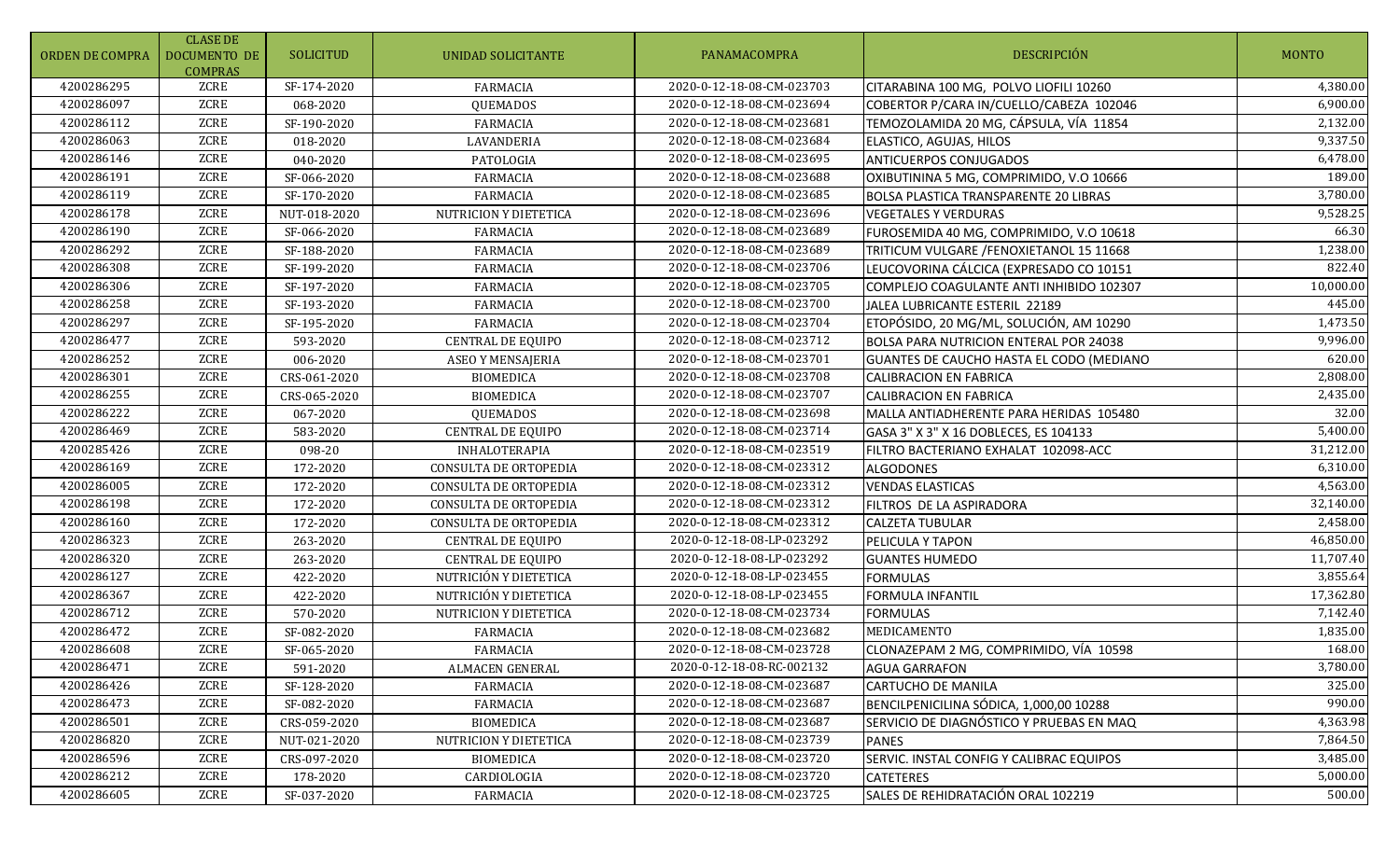| ORDEN DE COMPRA | <b>CLASE DE</b><br>DOCUMENTO DE<br><b>COMPRAS</b> | SOLICITUD    | <b>UNIDAD SOLICITANTE</b>        | PANAMACOMPRA              | DESCRIPCIÓN                                    | <b>MONTO</b> |
|-----------------|---------------------------------------------------|--------------|----------------------------------|---------------------------|------------------------------------------------|--------------|
| 4200286442      | ZCRE                                              | 013-2020     | HEMATOLOGIA ESPECIAL             | 2020-0-12-18-08-CM-023715 | HIERRO SERICO HUMAN 2X100ML 61859              | 350.00       |
| 4200286455      | ZCRE                                              | 267-2020     | <b>CENTRAL DE EQUIPO</b>         | 2020-0-12-18-08-CM-023541 | SISTEMA CERRADO (ESPIGA) C/FILTR 106815        | 8,800.00     |
| 4200286458      | <b>ZCRE</b>                                       | 267-2020     | <b>CENTRAL DE EQUIPO</b>         | 2020-0-12-18-08-CM-023541 | <b>EXTENSION DE SISTEMA DE INFUSION 102875</b> | 5,400.00     |
| 4200286459      | ZCRE                                              | 267-2020     | CENTRAL DE EQUIPO                | 2020-0-12-18-08-CM-023541 | CONECTOR LIBRE DE AGUJAS PARA ACC 102867       | 9,000.00     |
| 4200286460      | ZCRE                                              | 267-2020     | <b>CENTRAL DE EQUIPO</b>         | 2020-0-12-18-08-CM-023541 | CONECTOR PARA ADMINISTRACIÓN DE S 22694        | 9,520.00     |
| 4200286457      | ZCRE                                              | 267-2020     | <b>CENTRAL DE EQUIPO</b>         | 2020-0-12-18-08-CM-023541 | CONECT/2/FILT/20 GOT/1 SITIO/GOMA 22692        | 2,160.00     |
| 4200286610      | ZCRE                                              | SF-065-2020  | <b>FARMACIA</b>                  | 2020-0-12-18-08-CM-023726 | ALOPURINOL, 300 MG, COMPRIMIDO, V 10529        | 93.00        |
| 4200286558      | ZCRE                                              | 569-2020     | NUTRICION Y DIETETICA            | 2020-0-12-18-08-CM-023722 | PAPEL TOALLA EN ROLLO                          | 1,200.00     |
| 4200286474      | <b>ZCRE</b>                                       | NUT-019-2020 | NUTRICION Y DIETETICA            | 2020-0-12-18-08-RC-002129 | <b>AZUCAR Y TE</b>                             | 1,240.00     |
| 4200286573      | ZCRE                                              | CRS-060-2020 | <b>BIOMEDICA</b>                 | 2020-0-12-18-08-CM-023723 | SERVICIO DE DIAGNÓSTICO Y PRUEBAS EN MAQ       | 5,577.00     |
| 4200286618      | <b>ZCRE</b>                                       | SF-133-2020  | <b>FARMACIA</b>                  | 2020-0-12-18-08-CM-023678 | ACIDO ACETIL SALICILICO 100 MG F.T. 1068       | 108.00       |
| 4200286702      | ZCRE                                              | CRS-066-2020 | <b>BIOMEDICA</b>                 | 2020-0-12-18-08-CM-023730 | SERVIC. INSTAL CONFIG Y CALIBRAC EQUIPOS       | 1,700.00     |
| 4200286927      | ZCRE                                              | CRS-163-2020 | PATOLOGIA                        | 2020-0-12-18-08-CM-023748 | <b>SERVICIOS FUNERARIOS</b>                    | 5,950.00     |
| 4200286728      | <b>ZCRE</b>                                       | CRS-075-2020 | <b>BIOMEDICA</b>                 | 2020-0-12-18-08-CM-023732 | <b>SERVICIOS DIAGNOSTICO</b>                   | 6,480.00     |
| 4200286613      | <b>ZCRE</b>                                       | SF-074-2020  | <b>FARMACIA</b>                  | 2020-0-12-18-08-CM-023729 | DIGOXINA 0.25 MG / ML, SOLUCIÓN, 10103         | 200.00       |
| 4200286267      | ZCRE                                              | 266-2020     | <b>CENTRAL DE EQUIPO</b>         | 2020-0-12-18-08-CM-023563 | SISTEMA DE ACCESO VEN/VASC 6.6FR 100820        | 9,600.00     |
| 4200286263      | <b>ZCRE</b>                                       | 266-2020     | <b>CENTRAL DE EQUIPO</b>         | 2020-0-12-18-08-CM-023563 | SISTEMA DE INFUSION CON CATETER D 105667       | 1,440.00     |
| 4200286718      | ZCRE                                              | CRS-074-2020 | <b>BIOMEDICA</b>                 | 2020-0-12-18-08-CM-023732 | SERVICIO DE DIAGNÓSTICO Y PRUEBAS EN MAQ       | 6,480.00     |
| 4200286734      | <b>ZCRE</b>                                       | CRS-098-2020 | <b>BIOMEDICA</b>                 | 2020-0-12-18-08-CM-023733 | SERVICIO DE DIAGNÓSTICO Y PRUEBAS EN MAQ       | 8,540.00     |
| 4200285514      | <b>ZCRE</b>                                       | SF-044-2020  | <b>FARMACIA</b>                  | 2020-0-12-18-08-CM-023660 | ALBENDAZOL, 40 MG/ML, SUSPENSIÓN, 10775        | 1,080.00     |
| 4200286479      | ZCRE                                              | 584-2020     | CENTRAL DE EQUIPO                | 2020-0-12-18-08-CM-023711 | GASA SIMPLE 4" X 4" X 16 ESTÉR 21776           | 8,250.00     |
| 4200286438      | ZCRE                                              | 586-2020     | CENTRAL DE EQUIPO                | 2020-0-12-18-08-CM-023717 | VASOS PLASTICOS TRANSLUCIDOS                   | 2,600.00     |
| 4200286735      | ZCRE                                              | 183-2020     | LABORATORIO CLINICO              | 2020-0-12-18-08-CM-023735 | <b>BOLSAS TRANSPARENTES</b>                    | 1,200.00     |
| 4200286470      | ZCRE                                              | 572-2020     | <b>CENTRAL DE EQUIPO</b>         | 2020-0-12-18-08-CM-023710 | <b>GEL ALCOHOLADO</b>                          | 9,900.00     |
| 4200286244      | ZCRE                                              | 214-2020     | CENTRAL DE EQUIPO                | 2020-0-12-18-08-CM-023550 | <b>SENSORES</b>                                | 5,940.00     |
| 4200286237      | ZCRE                                              | 297-2020     | CENTRAL DE EQUIPO                | 2020-0-12-18-08-CM-023550 | <b>TOALLITAS ABSORBENTES</b>                   | 25,800.00    |
| 4200286234      | ZCRE                                              | 297-2020     | <b>CENTRAL DE EQUIPO</b>         | 2020-0-12-18-08-CM-023550 | <b>PAPEL MANILA</b>                            | 1,025.00     |
| 4800057050      | <b>ZCRF</b>                                       | 547-2020     | <b>BIOMEDICA</b>                 | 2019-0-12-18-08-CM-023638 | MONITOR DESFIBRILADOR DE TRANSPOR 31577        | B/.6,948.26  |
| 4800057059      | ZCRF                                              | 557-2020     | LABORATORIO CLINICO              | 2020-0-12-18-08-CM-023640 | PRUE/PCR TIE/REAL/COVID19 KITX100 107831       | B/.8,000.00  |
| 4800057066      | ZCRF                                              | 554-2020     | <b>INHALOTERAPIA</b>             | PRESIDENCIA               | CAMARA ESPACIADORA CON MASCARILLA 100277       | B/.49,000.00 |
| 4800057077      | ZCRF                                              | 355-2020     | NEONATOLOGIA                     | 2020-0-12-18-08-LP-023504 | GASES ARTERIALES CCX NOVA PAQUETE 61036        | B/.98,000.00 |
| 4800057080      | <b>ZCRF</b>                                       | SF-103-2020  | FARMACIA                         | 2020-0-12-18-08-CM-023522 | ANTAGONISTAS DE RECEPTORES 5-HT3: 10006        | B/.5,920.00  |
| 4800057081      | ZCRF                                              | 116-2020     | GASTROENTEROLOGIA                | 2020-0-12-18-08-CM-023643 | DESINFECTANTE DE ALTO NIVEL 102490-ACC         | B/4,560.00   |
| 4800057114      | ZCRF                                              | SF-185-2020  | <b>FARMACIA</b>                  | 2020-0-12-18-08-CM-023646 | AZITROMICINA, 500 MG, CÁPSULA O CO 10630       | B/.1,500.00  |
| 4800057148      | ZCRF                                              | 322-2020     | ALMACEN                          | 2020-0-12-18-08-CM-023531 | PAPEL HIGIÉNICO                                | B/.7,488.00  |
| 4800057159      | ZCRF                                              | SF-144-2020  | <b>FARMACIA</b>                  | 2020-0-12-18-08-CM-023645 | DOBUTAMINA,250 MG,SOLUCIÓN, AMPOL 10344        | B/2,000.00   |
| 4800057168      | ZCRF                                              | 118-2020     | GASTROENTEROLOGIA                | 2020-0-12-18-08-CM-023659 | CEPILLO LARGO/LIMP/VIDEOGAST 105638-REP        | B/.5,085.00  |
| 4800057172      | ZCRF                                              | 305-2020     | CENTRAL DE ESTERILIZACION        | 2020-0-12-18-08-LP-023502 | APOSITOS TRANSPARENTES ESTERIL 4 21744         | B/.38,220.00 |
| 4800057173      | ZCRF                                              | 283-2020     | CENTRAL DE ESTERILIZACION        | 2020-0-12-18-08-CM-023528 | SENSOR DE OXIMETRIA DE PULSO DESE 23229        | B/.42,120.00 |
| 4800057174      | ZCRF                                              | 305-2020     | <b>CENTRAL DE ESTERILIZACION</b> | 2020-0-12-18-08-LP-023502 | APOSITO ANTIMICROBIAL/IONES/PLATA 102044       | B/.47,810.00 |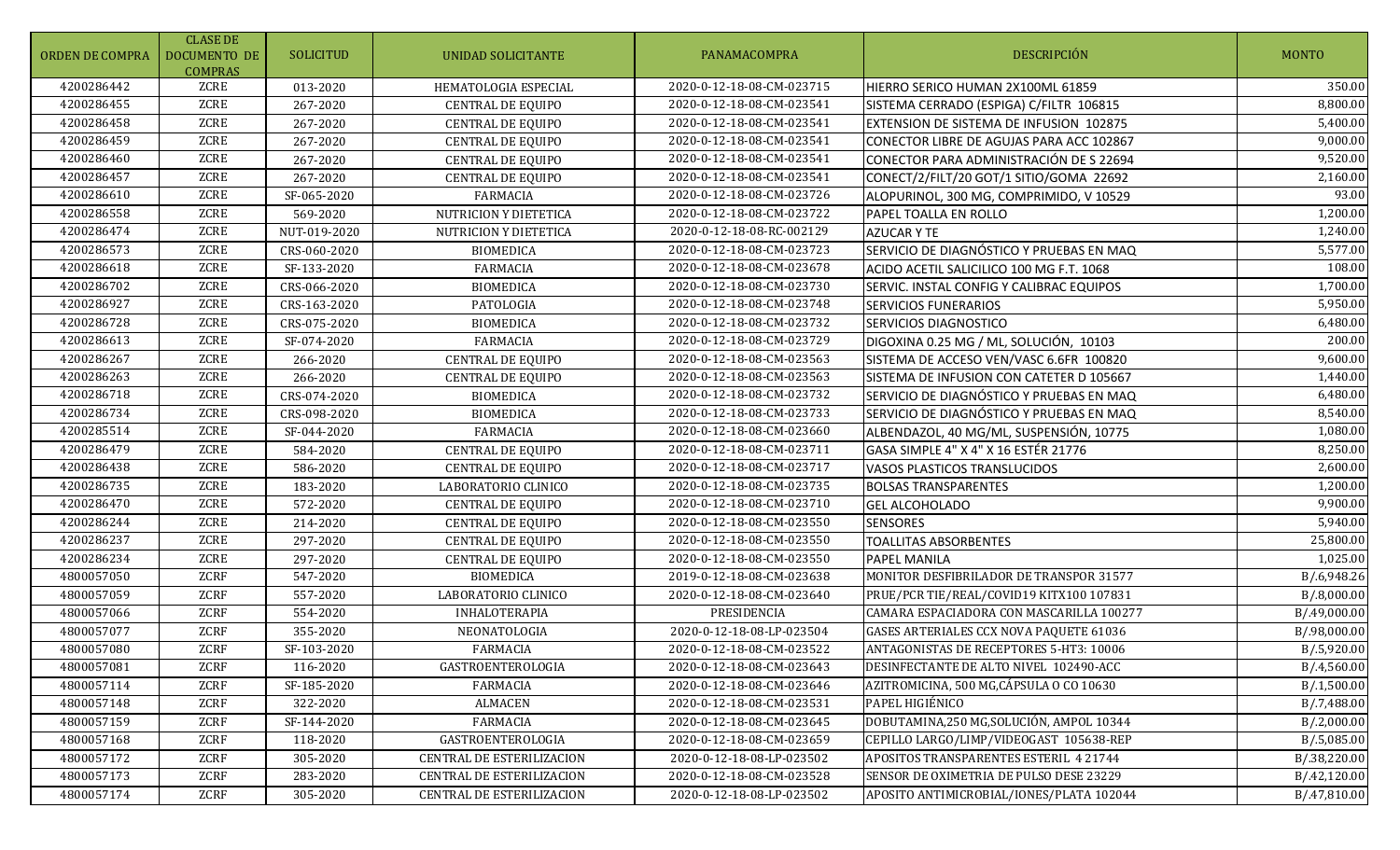| ORDEN DE COMPRA | <b>CLASE DE</b><br><b>DOCUMENTO DE</b><br><b>COMPRAS</b> | <b>SOLICITUD</b>                 | UNIDAD SOLICITANTE               | PANAMACOMPRA              | DESCRIPCIÓN                              | <b>MONTO</b>             |
|-----------------|----------------------------------------------------------|----------------------------------|----------------------------------|---------------------------|------------------------------------------|--------------------------|
| 4800057180      | ZCRF                                                     | 280-2020                         | CENTRAL DE ESTERILIZACION        | 2020-0-12-18-08-LP-023521 | ENVASE P/ DESECH PUNZO CORTA 7.6 LITROS  | B/.31,193.20             |
| 4800057181      | ZCRF                                                     | 280-2020                         | CENTRAL DE ESTERILIZACION        | 2020-0-12-18-08-LP-023521 | SOLUCIÓN/GLUCONATO/CLORHEXIDINA 2 103283 | B/.50,000.00             |
| 4800057182      | ZCRF                                                     | 280-2020                         | CENTRAL DE ESTERILIZACION        | 2020-0-12-18-08-LP-023521 | TOALLITA SATURADA DE ALCOHOL, EST 102363 | B/.21,120.00             |
| 4800057192      | ZCRF                                                     | 305-2020                         | CENTRAL DE ESTERILIZACION        | 2020-0-12-18-08-CM-023647 | APOSITO OCULAR ADULTO ESTERIL 21754      | B/.182.00                |
| 4800057210      | ZCRF                                                     | 566-2020                         | CENTRAL DE ESTERILIZACION        | 2020-0-12-18-08-CM-023653 | <b>LENTES DE SEGURIDAD</b>               | B/.2,812.50              |
| 4800057211      | ZCRF                                                     | 560-2020                         | CENTRAL DE ESTERILIZACION        | 2020-0-12-18-08-CM-023652 | CUBIERTAS PARA ZAPATOS CAJA MINIM 22030  | B/0.5,000.00             |
| 4800057215      | <b>ZCRF</b>                                              | 296-2020                         | <b>CENTRAL DE ESTERILIZACION</b> | 2020-0-12-18-08-CM-023649 | MANGO DE LARINGOSCOPIO, HOMOLOGAD 101056 | B/.2,900.00              |
| 4800057216      | <b>ZCRF</b>                                              | 568-2020                         | <b>CENTRAL DE ESTERILIZACION</b> | 2020-0-12-18-08-CM-023656 | SIST/ASPIR/S/PUE/C/CAM/10FR/54CM 103210  | $\overline{B}/.7,800.00$ |
| 4800057222      | ZCRF                                                     | 567-2020                         | CENTRAL DE ESTERILIZACION        | 2020-0-12-18-08-CM-023655 | GUANTES/NITRI/C/PUÑO EXT/PEQUEÑO 106386  | B/.5,000.00              |
| 4800057228      | ZCRF                                                     | SF-097-2020                      | <b>FARMACIA</b>                  | 2020-0-12-18-08-CM-023547 | PENICILINAS ANTIPSEUDOMÓNICAS CON 10314  | B/4,780.00               |
| 4800057229      | ZCRF                                                     | SF-097-2020                      | <b>FARMACIA</b>                  | 2020-0-12-18-08-CM-023547 | BITARTRATO DE NOREPINEFRINA, EQUI 10223  | B/.8,700.00              |
| 4800057263      | ZCRF                                                     | 321-2020                         | <b>ALMACEN</b>                   | 2020-0-12-18-08-LP-023529 | PAPEL TOALLA                             | B/.56,640.00             |
| 4800057302      | <b>ZCRF</b>                                              | $\overline{\text{SF}-035}$ -2020 | <b>FARMACIA</b>                  | 2020-0-12-18-08-CM-023676 | AMOXICILINA BASE O TRIHIDRATADA,2 10763  | B/.900.00                |
| 4800057303      | ZCRF                                                     | SF-035-2020                      | <b>FARMACIA</b>                  | 2020-0-12-18-08-CM-023676 | CEFALEX/250mg/5ml POL/SUS FCO/60ML 10729 | B/0.500.00               |
| 4800057304      | <b>ZCRF</b>                                              | $\overline{\text{SF-056-2020}}$  | <b>FARMACIA</b>                  | 2020-0-12-18-08-LP-023540 | GLUC/CLOR/4%/ENV/IND/DES/1L 102970       | B/.50,000.00             |
| 4800057317      | ZCRF                                                     | SF-019-2020                      | <b>FARMACIA</b>                  | 2020-0-12-18-08-LP-023564 | HIDROCORTISONA SUCCINATO SÓDICO 5 10152  | B/.10,990.00             |
| 4800057351      | ZCRF                                                     | 536-2020                         | <b>BIOMEDICA</b>                 | 2020-0-12-18-08-RC-002128 | CASILLERO                                | B/.684.84                |
| 4800057388      | ZCRF                                                     | ADM-N-076                        | OFICINA DE ADMINISTRACION        | 2020-0-12-18-08-CM-023509 | <b>EXAMEN ESPECIAL</b>                   | B/.750.60                |
| 4800057390      | ZCRF                                                     | ADM-N-077                        | OFICINA DE ADMINISTRACION        | 2020-0-12-18-08-CM-023514 | <b>EXAMEN ESPECIAL</b>                   | B/.750.60                |
| 4800057395      | ZCRF                                                     | ADM-N-078                        | OFICINA DE ADMINISTRACION        | 2020-0-12-18-08-CM-023515 | <b>EXAMEN ESPECIAL</b>                   | B/0.57.00                |
| 4800057397      | ZCRF                                                     | ADM-N-079                        | OFICINA DE ADMINISTRACION        | 2020-0-12-18-08-CM-023516 | <b>EXAMEN ESPECIAL</b>                   | B/.966.60                |
| 4800057400      | ZCRF                                                     | ADM-N-080                        | OFICINA DE ADMINISTRACION        | 2020-0-12-18-08-CM-023517 | <b>EXAMEN ESPECIAL</b>                   | B/.966.60                |
| 4800057402      | ZCRF                                                     | ADM-N-071                        | OFICINA DE ADMINISTRACION        | 2020-0-12-18-08-CM-023518 | <b>EXAMEN ESPECIAL</b>                   | B/.750.60                |
| 4800057406      | <b>ZCRF</b>                                              | 333-2020                         | <b>CENTRAL DE ESTERILIZACION</b> | 2020-0-12-18-08-CM-023605 | SUCCION NASOFARINGEA COMPLETA CON 40008  | B/.40,000.00             |
| 4800057407      | ZCRF                                                     | 253-2020                         | CENTRAL DE ESTERILIZACION        | 2020-0-12-18-08-CM-023650 | HOJA DE LARINGOSCOPIO #1 101056-ACC      | B/0.9,600.00             |
| 4800057408      | ZCRF                                                     | 253-2020                         | CENTRAL DE ESTERILIZACION        | 2020-0-12-18-08-CM-023651 | CONECTOR CORRUGADO 5 EN UNO 50170        | B/0.260.00               |
| 4800057422      | ZCRF                                                     | 300-2020                         | CENTRAL DE ESTERILIZACION        | 2020-0-12-18-08-LP-023520 | CANULA INTRA/S/JERI/22GX1 TEFLON 21917   | B/.61,402.00             |
| 4800057469      | ZCRF                                                     | 599-2020                         | <b>BIOMEDICA</b>                 | 2020-0-12-18-08-CM-023709 | HOJA DE INTUBACION/2 C/U 103840-ACC      | B/.9,600.00              |
| 4800057475      | ZCRF                                                     | 592-2020                         | CENTRAL DE ESTERILIZACION        | 2020-0-12-18-08-CM-023713 | GASA 2"X2"X16 DOBLECES, ESTE 104132      | B/.1,232.00              |
| 4800057498      | ZCRF                                                     | 589-2020                         | CENTRAL DE ESTERILIZACION        | 2020-0-12-18-08-CM-023719 | GASA 8"X4" CON 12 DOBLECES CO 23912      | B/.790.00                |
| 4800057514      | ZCRF                                                     | $\overline{57}3 - 2020$          | <b>CENTRAL DE ESTERILIZACION</b> | 2020-0-12-18-08-CM-023718 | PANTALLA FACIALES                        | B/.4,550.00              |
| 4800057539      | ZCRF                                                     | SF-005-2020                      | <b>FARMACIA</b>                  | 2020-0-12-18-08-CM-023749 | <b>VIALES DE SUCCINIL</b>                | B/.1,300.00              |
| 4800057212      | ZCRF                                                     | SOL-562-2020                     | CENTRAL DE ESTERILIZACION        | 2020-0-12-18-08-CM-023648 | RESPIRADOR (MASCARILLA)                  | B/.6,500.00              |
| 4300018877      | ZCTR                                                     | CRS-076-19                       | <b>BIOMEDICA</b>                 | 2018-0-12-18-08-CM-020880 | MONITOR DE OXIDONBM-0202                 | B/.15,049.98             |
| 4300018893      | ZCTR                                                     | CRS-008-18                       | <b>BIOMEDICA</b>                 | 2018-0-12-18-08-LP-019329 | SERV. DE DIAGNOSTICO Y PRUEBAS EN MAQ.   | B/.27,733.44             |
| 4300018947      | ZCTR                                                     | CRS-001-20                       | TRANSPORTE                       | 2019-0-1-18-08-CM-023156  | MANT-PREV. Y CORRECTIVO                  | B/.22,567.66             |
| 4800057088      |                                                          | SOL-1191-19                      | LABOPRATORIO CLINICO             | 2019-0-12-18-08-LV-022917 | CITOMETRO FLUJO 102279                   | 154827.00                |
|                 |                                                          |                                  |                                  |                           |                                          | 3,449,897.73             |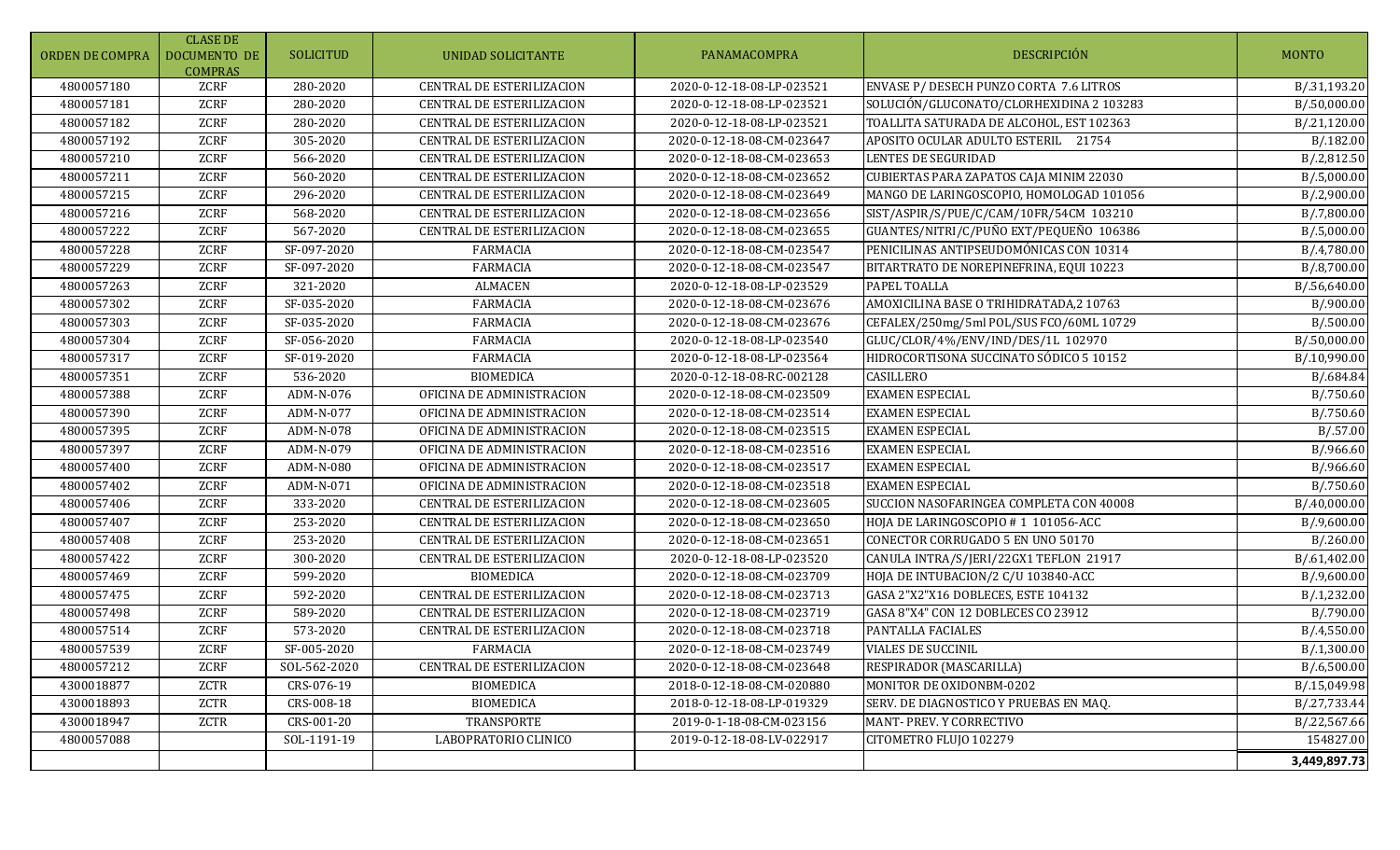## HOSPITAL DEL NIÑO DOCTOR JOSÉ RENÁN ESQUIVEL SECCIÓN DE COMPRAS ÓRDENES DE COMPRA PRESUPUESTARIAS GENERADAS

| <b>ORDEN DE COMPRA</b> | <b>CLASE DE</b><br><b>DOCUMENTO</b><br><b>DE COMPRAS</b> | <b>SOLICITUD</b> | UNIDAD SOLICITANTE      | PANAMACOMPRA              | <b>DESCRIPCIÓN</b>                       | <b>MONTO</b>  |
|------------------------|----------------------------------------------------------|------------------|-------------------------|---------------------------|------------------------------------------|---------------|
| 4200284686             | ZCRE                                                     | CRS-082-20       | <b>BIOMEDICA</b>        | 2020-0-12-18-08-CM-023176 | SERVICIO DE DIAGNÓSTICO Y PRUEBAS EN MAQ | 16,421.14     |
| 4200284647             | ZCRE                                                     | 201-2020         | LABORATORIO CLINICO     | 2020-0-12-18-08-LP-023176 | LANCETA CON DISPOSITIVO PARA INCI 60587  | 50,100.00     |
| 4200284683             | <b>ZCRE</b>                                              | 188-2020         | LABORATORIO CLINICO     | 2020-0-12-18-08-CM-023427 | BOTELLA DE HEMOCULTIVO PF PLUS CA 104123 | 11,632.00     |
| 4200284640             | ZCRE                                                     | 501-2020         | SALÓN DE OPERACIONES    | 2020-0-12-18-08-CM-023575 | HUESO ESPONJOSO 4-10MM VOL/15CC 29595    | 13,440.00     |
| 4200284609             | ZCRE                                                     | 215-2020         | LABORATORIO CLINICO     | 2020-0-12-18-08-LP-023311 | <b>INSUMOS DE LABORATORIO</b>            | 57,554.50     |
| 4200284690             | ZCRE                                                     | CRS-079-20       | <b>BIOMEDICA</b>        | 2020-0-12-18-08-CM-023058 | SERVICIO DE DIAGNÓSTICO Y PRUEBAS EN MAQ | 11,600.00     |
| 4200284946             | ZCRE                                                     | 014-2020         | LAVANDERIA              | 2020-0-12-18-08-LP-023384 | <b>TELAS</b>                             | 66,750.00     |
| 4200284710             | ZCRE                                                     | 313-2020         | NUTRICIÓN               | 2020-0-12-18-08-CM-023644 | <b>MOTAS DE TRAPEAR AZULES</b>           | 246.00        |
| 4200285005             | ZCRE                                                     | SF-090-20        | <b>FARMACIA</b>         | 2020-0-12-18-08-LP-023532 | EMICIZUMAB 30 mg/ml Sol/S.C./1ml 107220  | 86,000.00     |
| 4200284687             | ZCRE                                                     | 204-2020         | LABORATORIO CLINICO     | 2020-0-12-18-08-CM-023471 | MICROPIPETAS DE VOLUMEN AJUSTABLE 101618 | 412.00        |
| 4200284691             | ZCRE                                                     | 204-2020         | LABORATORIO CLINICO     | 2020-0-12-18-08-CM-023471 | PORTAOBJETOS CON BANDA MATE CAJA 36765   | 2,015.00      |
| 4200284689             | ZCRE                                                     | 204-2020         | LABORATORIO CLINICO     | 2020-0-12-18-08-CM-023471 | MICROTUBOS CON CITRATO DE SODIO P 35789  | 1,440.00      |
| 4200284688             | ZCRE                                                     | 204-2020         | LABORATORIO CLINICO     | 2020-0-12-18-08-CM-023471 | TUBO/COAGULACION/3.8 %/1.8ML 34927       | 27,240.00     |
| 4200284846             | ZCRE                                                     | 181-2020         | LABORATORIO CLINICO     | 2020-0-12-18-08-LP-023337 | GASES/+ISE+G+L+CO-OX IQM PQT/350 105687  | 76,410.00     |
| 4200284654             | <b>ZCRE</b>                                              | 200-2020         | LABORATORIO CLINICO     | 2020-0-12-18-08-CM-023494 | <b>INSUMOS MEDICOS DE LABORATORIOS</b>   | 20,213.12     |
| 4200284737             | ZCRE                                                     | 174-2020         | CARDIOLOGÍA             | 2020-0-12-18-08-CM-023329 | STENT CORONARIO SIN DROGA, HOMOLO 57066  | 4,777.70      |
| 4200284723             | ZCRE                                                     | 174-2020         | CARDIOLOGÍA             | 2020-0-12-18-08-CM-023329 | EQUIPO INTRODUCTOR/MICROPUNCION V 81250  | 3,450.00      |
| 4200284701             | ZCRE                                                     | 313-2020         | NUTRICIÓN               | 2020-0-12-18-08-RC-002107 | KIT DE CUBIERTOS TENEDOR CUCHILLO CUCHAR | 4,768.80      |
| 4200284851             | ZCRE                                                     | 218-2020         | LABORATORIO CLINICO     | 2020-0-12-18-08-CM-023338 | <b>INSUMOS MEDICOS DE LABORATORIOS</b>   | 30,966.40     |
| 4200285089             | <b>ZCRE</b>                                              | SF-006-20        | <b>FARMACIA</b>         | 2020-0-12-18-08-CM-023511 | PROSTAGLANDINA E1 (ALPROSTADIL) 0 11151  | 19,000.00     |
| 4200285087             | ZCRE                                                     | SF-006-20        | <b>FARMACIA</b>         | 2020-0-12-18-08-CM-023511 | FLUDARABINA FOSFATO, 50 MG, POLVO 10322  | 9,730.00      |
| 4200285026             | ZCRE                                                     | 216-2020         | LABORATORIO CLINICO     | 2020-0-12-18-08-CM-023485 | <b>INSUMOS MEDICOS DE LABORATORIOS</b>   | 18,298.10     |
| 4200284672             | ZCRE                                                     | <b>CRS-081</b>   | <b>BIOMEDICA</b>        | 2020-0-12-18-08-CM-023082 | SERVICIO DE DIAGNÓSTICO Y PRUEBAS EN MAQ | 22,320.00     |
| 4200285061             | ZCRE                                                     | 394-2020         | SALÓN DE OPERACIONES    | 2020-0-12-18-08-CM-023505 | MANTA TERMICA DE APLICACION BAJO 100329  | 45,000.00     |
| 4200285120             | ZCRE                                                     | 153-2020         | <b>REGISTRO MEDICOS</b> | 2020-0-12-18-08-CM-023436 | <b>FORMULARIOS REGISTRO MEDICOS</b>      | 3,709.00      |
| <b>OC:25</b>           |                                                          |                  |                         |                           | <b>SUBTOTAL B/.</b>                      | B/.603,493.76 |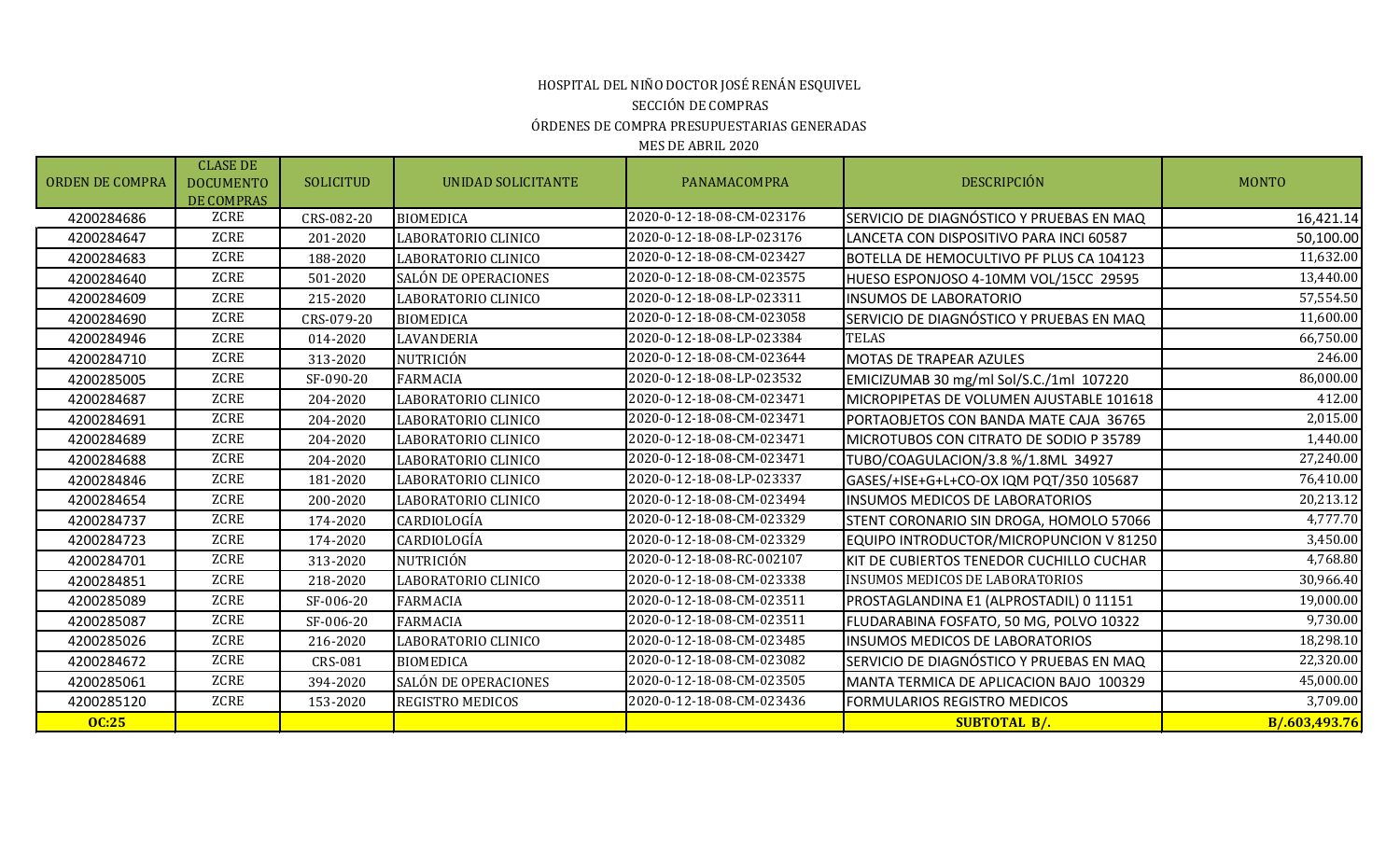# ÓRDENES DE COMPRA PRESUPUESTARIAS GENERADAS HOSPITAL DEL NIÑO DOCTOR JOSÉ RENÁN ESQUIVEL SECCIÓN DE COMPRAS

| <b>ORDEN DE COMPRA</b> | <b>CLASE DE</b><br><b>DOCUMENTO</b><br>DE COMPRAS | <b>SOLICITUD</b> | <b>UNIDAD SOLICITANTE</b>   | PANAMACOMPRA              | <b>DESCRIPCIÓN</b>                       | <b>MONTO</b>  |
|------------------------|---------------------------------------------------|------------------|-----------------------------|---------------------------|------------------------------------------|---------------|
| 4200285116             | ZCRE                                              | 153-2020         | <b>REGISTRO MEDICOS</b>     | 2020-0-12-18-08-CM-023436 | FORMULARIOS EXAMEN FISICO                | 609.75        |
| 4200285256             | ZCRE                                              | 153-2020         | <b>REGISTRO MEDICOS</b>     | 2020-0-12-18-08-CM-023436 | TARJETAS DE CONTROL DE CITAS             | 536.60        |
| 4200285121             | <b>ZCRE</b>                                       | SF-093-20        | <b>FARMACIA</b>             | 2020-0-12-18-08-CM-023513 | INDOMETACINA SÓDICA, 1 MG, POLVO 10245   | 29,000.00     |
| 4200285119             | <b>ZCRE</b>                                       | SF-093-20        | <b>FARMACIA</b>             | 2020-0-12-18-08-CM-023513 | INMUNOGLOBULINA ANTITIMOCÍTICA (E 11602  | 16,906.50     |
| 4200284816             | <b>ZCRE</b>                                       | NUT-014-20       | NUTRICIÓN Y DIETETICA, S.A. | 2020-0-12-18-08-LP-023304 | TROZO DE ATÚN EN AGUA 142 G              | 5,529.60      |
| 4200284771             | <b>ZCRE</b>                                       | NUT-014-20       | NUTRICIÓN Y DIETETICA, S.A. | 2020-0-12-18-08-LP-023304 | <b>MERCANCIA SECA</b>                    | 29,429.20     |
| 4200284819             | <b>ZCRE</b>                                       | NUT-014-20       | NUTRICIÓN Y DIETETICA, S.A. | 2020-0-12-18-08-LP-023304 | <b>MERCANCIA SECA</b>                    | 13,510.00     |
| 4200285186             | <b>ZCRE</b>                                       | SF-092-2020      | <b>FARMACIA</b>             | 2020-0-12-18-08-CM-023513 | CEFALOTINA SÓDICA 1G, POLVO LIOFI 11643  | 4,160.00      |
| 4200285188             | <b>ZCRE</b>                                       | SF-092-2020      | <b>FARMACIA</b>             | 2020-0-12-18-08-CM-023533 | CEFEPIME 1G, POLVO LIOFILIZADO, V 10022  | 1,430.00      |
| 4200285190             | <b>ZCRE</b>                                       | SF-092-2020      | <b>FARMACIA</b>             | 2020-0-12-18-08-CM-023533 | FITOMENADIONA (VITAMINA K), 10 MG 10106  | 2,000.00      |
| 4200285295             | ZCRE                                              | SF-041-2020      | <b>FARMACIA</b>             | 2020-0-12-18-08-CM-023538 | FENILEFRINA 50 MG/TROPICAMIDA 8 M 105509 | 3,672.50      |
| 4200285298             | <b>ZCRE</b>                                       | SF-041-2020      | <b>FARMACIA</b>             | 2020-0-12-18-08-CM-023538 | METRONIDAZOL 125 MG/5 ML, SUSPENS 11030  | 937.50        |
| 4200285294             | <b>ZCRE</b>                                       | SF-041-2020      | <b>FARMACIA</b>             | 2020-0-12-18-08-CM-023538 | PARAC/(ACET)120mg/5ml JA FCO/120ML 10743 | 9,600.00      |
| 4200285361             | <b>ZCRE</b>                                       | 254-2020         | <b>CENTRAL DE EQUIPO</b>    | 2020-0-12-18-08-LP-023302 | TUBO DE GASTROSTOMIA 23945               | 11,321.40     |
| 4200284999             | <b>ZCRE</b>                                       | CRS-090-20       | <b>SALON DE OPERACIONES</b> | 2020-0-12-18-08-CM-023642 | <b>ALQUILERES</b>                        | 5,450.00      |
| 4200285513             | <b>ZCRE</b>                                       | 362-2020         | <b>ALMACEN GENERAL</b>      | 2020-0-12-18-08-CM-023663 | <b>JABON DE TOCADOR</b>                  | 2,948.16      |
| 4200285013             | <b>ZCRE</b>                                       | CRS-092-2020     | <b>SALON DE OPERACIONES</b> | 2020-0-12-18-08-CM-023641 | <b>ALQUILERES</b>                        | 4,800.00      |
| 4200285072             | ZCRE                                              | 247-2020         | <b>SALON DE OPERACIONES</b> | 2020-0-12-18-08-CM-023646 | <b>SUTURAS</b>                           | 1,659.60      |
| 4200285082             | <b>ZCRE</b>                                       | 247-2020         | SALÓN DE OPERACIONES        | 2020-0-12-18-08-CM-023546 | <b>SUTURAS</b>                           | 5,760.00      |
| 4200285117             | <b>ZCRE</b>                                       | 247-2020         | SALÓN DE OPERACIONES        | 2020-0-12-18-08-CM-023546 | <b>SUTURAS</b>                           | 2,136.00      |
| 4200285222             | <b>ZCRE</b>                                       | 247-2020         | SALÓN DE OPERACIONES        | 2020-0-12-18-08-CM-023546 | <b>SUTURAS</b>                           | 800.40        |
| 4200285297             | <b>ZCRE</b>                                       | 563-2020         | <b>CENTRAL DE EQUIPO</b>    | 2020-0-12-18-08-CM-023658 | TRAJE DE PROTECCIÓN PERSONAL T/S 104726  | 6,000.00      |
| 4200285206             | <b>ZCRE</b>                                       | SF-124-20        | <b>FARMACIA</b>             | 2020-0-12-18-08-CM-023658 | AGUA DESTILADA/VIAL/100ML 10808          | 44,000.00     |
| 4200285255             | ZCRE                                              | 367-2020         | CARDIOLOGIA                 | 2020-0-12-18-08-LP-023212 | DISPOSITIVO PARA CIERRE DE CONDUC 100824 | 58,000.00     |
| 4200285265             | <b>ZCRE</b>                                       | 175-2020         | CARDIOLOGIA                 | 2020-0-12-18-08-CM-023536 | ELECTRODO PARA EKG MODELO PESTAÑA 27815  | 4,500.00      |
| <b>OC:25</b>           |                                                   |                  |                             |                           | <b>SUBTOTAL B/.</b>                      | B/.264,697.21 |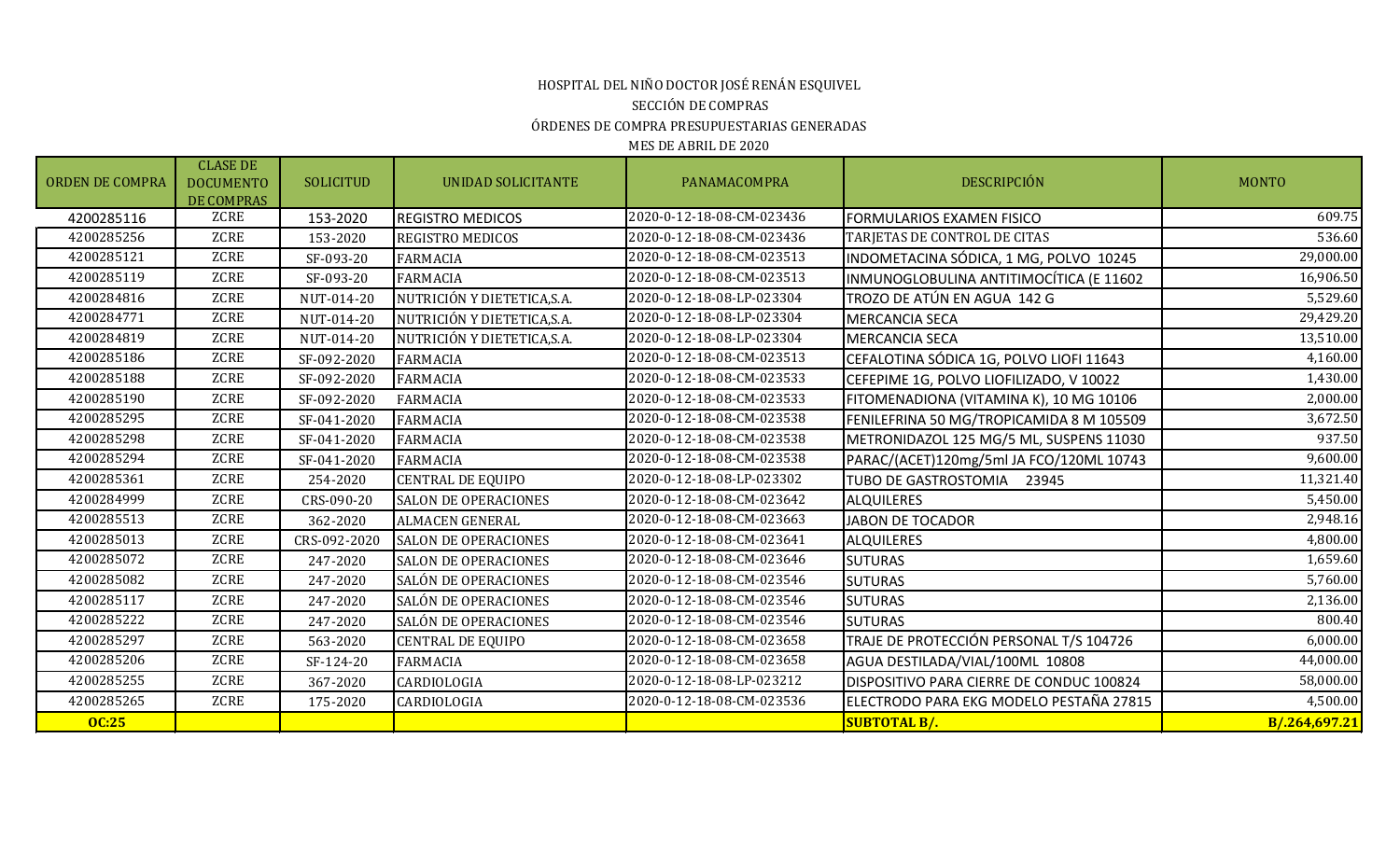# HOSPITAL DEL NIÑO DOCTOR JOSÉ RENÁN ESQUIVEL SECCIÓN DE COMPRAS ÓRDENES DE COMPRA PRESUPUESTARIAS GENERADAS

| <b>ORDEN DE COMPRA</b> | <b>CLASE DE</b><br><b>DOCUMENTO</b><br><b>DE COMPRAS</b> | <b>SOLICITUD</b> | UNIDAD SOLICITANTE           | PANAMACOMPRA              | <b>DESCRIPCIÓN</b>                       | <b>MONTO</b>  |
|------------------------|----------------------------------------------------------|------------------|------------------------------|---------------------------|------------------------------------------|---------------|
| 4200285266             | ZCRE                                                     | 175-2020         | CARDIOLOGÍA                  | 2020-0-12-18-08-CM-023536 | ELECTRODO ECG HOLTER PAQ/50 48384-ACC    | 600.00        |
| 4200285287             | <b>ZCRE</b>                                              | CRS-099-20       | <b>BIOMEDICA</b>             | 2020-0-12-18-08-CM-023187 | MANTENIMIENTO PREVENTIVO Y CORRECTIVO DE | 34,790.00     |
| 4200285289             | <b>ZCRE</b>                                              | 185-2020         | LABORATORIO CLINICO          | 2020-0-12-18-08-CM-023503 | <b>INSUMOS MEDICOS DE LABORATORIO</b>    | 16,523.00     |
| 4200285280             | ZCRE                                                     | 185-2020         | LABORATORIO CLINICO          | 2020-0-12-18-08-CM-023503 | <b>INSUMOS MEDICOS DE LABORATORIO</b>    | 11,671.00     |
| 4200284798             | ZCRE                                                     | 190-2020         | LABORATORIO CLINICO          | 2020-0-12-18-08-CM-023473 | <b>INSUMOS MEDICOS DE LABORATORIO</b>    | 18,653.00     |
| 4200284841             | ZCRE                                                     | 171-2020         | <b>CONSULTA DE ORTOPEDIA</b> | 2020-0-12-18-08-LP-023211 | <b>VENDAS DE FIBRA DE VIDRIO</b>         | 38,200.00     |
| 4200284962             | ZCRE                                                     | 171-2020         | CONSULTA DE ORTOPEDIA        | 2020-0-12-18-08-LP-023211 | <b>VENDAS AJUSTABLES</b>                 | 3,125.00      |
| 4200284965             | <b>ZCRE</b>                                              | 171-2020         | <b>CONSULTA DE ORTOPEDIA</b> | 2020-0-12-18-08-LP-023211 | <b>VENDAS DE YESO</b>                    | 32,380.00     |
| 4200285153             | <b>ZCRE</b>                                              | SF-044-20        | <b>FARMACIA</b>              | 2020-0-12-18-08-CM-023535 | ÁCIDO VALPROIC/250mg/5ml FCO/120ML 11440 | 5,990.00      |
| 4200285147             | ZCRE                                                     | SF-044-20        | <b>FARMACIA</b>              | 2020-0-12-18-08-CM-023535 | COMPLEJO B, ELIXIR O JARABE, V.O. 10703  | 1,100.00      |
| 4200285474             | ZCRE                                                     | SF-045-20        | <b>FARMACIA</b>              | 2020-0-12-18-08-CM-023662 | LACTULOSA 667 mg/ml Jara FCO/150ML 10711 | 680.00        |
| 4200285123             | ZCRE                                                     | SF-045-20        | <b>FARMACIA</b>              | 2020-0-12-18-08-CM-023512 | SULFATO DE GENTAMICINA 0.3 %, GOT 10379  | 1,200.00      |
| 4200285129             | ZCRE                                                     | SF-045-20        | <b>FARMACIA</b>              | 2020-0-12-18-08-CM-023512 | SACCHAROMYCES BOULARDII 200 MG/ML 105560 | 6,900.00      |
| 4200285133             | ZCRE                                                     | SF-045-20        | <b>FARMACIA</b>              | 2020-0-12-18-08-CM-023512 | CARBAMAZEPINA, 100 MG/5 ML, SUSPE 10781  | 1,311.00      |
| 4200285254             | <b>ZCRE</b>                                              | 187-2020         | LABORATORIO CLINICO          | 2020-0-12-18-08-CM-023525 | PRUEBAS PARA ANÁLISIS COMPLETO Y 103935  | 30,150.00     |
| 4200285441             | ZCRE                                                     | CRS-072-20       | <b>BIOMEDICA</b>             | 2020-0-12-18-08-CM-023062 | SERVICIO DE DIAGNÓSTICO Y PRUEBAS EN MAQ | 36,360.00     |
| 4200285536             | ZCRE                                                     | 279-2020         | <b>CENTRAL DE EQUIPO</b>     | 2020-0-12-18-08-CM-023468 | MANTA TERM/CONT/TE/MANTA NEONATA 10704   | 14,900.00     |
| 4200285515             | <b>ZCRE</b>                                              | 279-2020         | CENTRAL DE EQUIPO            | 2020-0-12-18-08-CM-023468 | <b>GASAS, MALLAS EXPANDIBLES</b>         | 7,031.50      |
| 4200285548             | <b>ZCRE</b>                                              | 279-2020         | CENTRAL DE EQUIPO            | 2020-0-12-18-08-CM-023468 | GASAS SIMPLE 3" X 3"                     | 4,295.00      |
| 4200285258             | <b>ZCRE</b>                                              | 565-2020         | <b>BIOMEDICA</b>             | 2020-0-12-18-08-CM-023654 | Cavicide, Soluc limp Equip/mater labort. | 480.00        |
| 4200285259             | ZCRE                                                     | 173-2020         | CARDIOLOGIA                  | 2020-0-12-18-08-CM-023465 | CATÉTER BALÓN COAXIAL PARA VALVUL 101572 | 44,700.00     |
| 4200285261             | <b>ZCRE</b>                                              | 173-2020         | CARDIOLOGIA                  | 2020-0-12-18-08-CM-023465 | INSUFLADOR PARA ANGIOPLASTIA CORO 40206  | 814.50        |
| 4200285263             | <b>ZCRE</b>                                              | 173-2020         | CARDIOLOGIA                  | 2020-0-12-18-08-CM-023465 | CONECTOR EN "Y" CON VALVULA HEMOS 103416 | 1,000.00      |
| 4200285260             | <b>ZCRE</b>                                              | 180-2020         | LABORATORIO CLINICO          | 2020-0-12-18-08-CM-023508 | GASES ARTERIALES + ISE + G + L, 38861    | 31,342.50     |
| 4200285465             | <b>ZCRE</b>                                              | 077-2020         | INHALOTERAPIA                | 2020-0-12-18-08-CM-023452 | CAMARA D/HUMIDIFICACION PEDIAT/DESE #MR2 | 8,750.00      |
| <b>OC:25</b>           |                                                          |                  |                              |                           | <b>SUBTOTAL B/.</b>                      | B/.352,946.50 |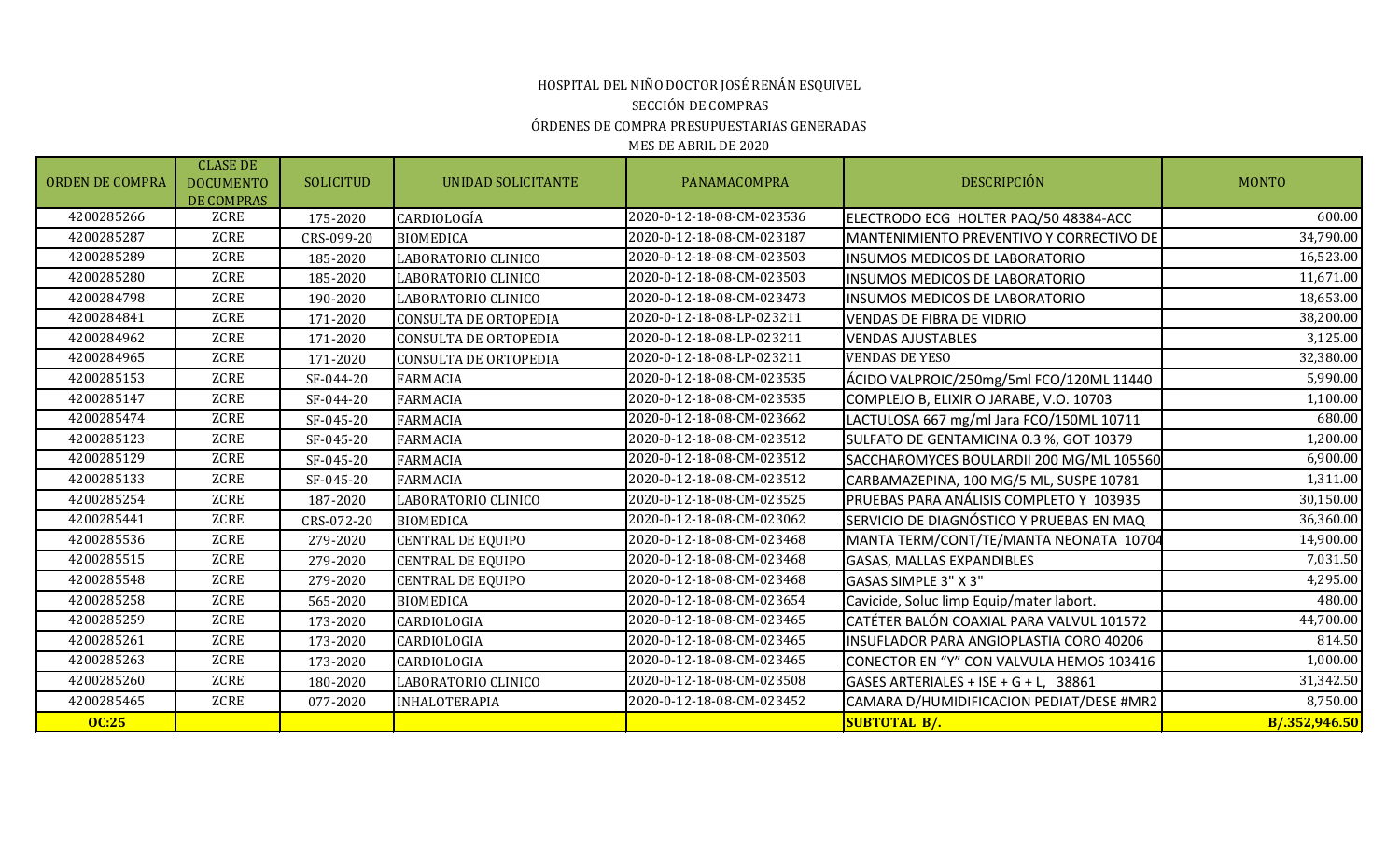#### HOSPITAL DEL NIÑO DOCTOR JOSÉ RENÁN ESQUIVEL SECCIÓN DE COMPRAS ÓRDENES DE COMPRA PRESUPUESTARIAS GENERADAS MES DE ABRIL DE 2020

ORDEN DE COMPRA CLASE DE DOCUMENTO DE COMPRAS SOLICITUD | UNIDAD-SOLICITANTE | PANAMACOMPRA | DESCRIPCIÓN | MONTO 4200285395 ZCRE 109-2020 INHALOTERAPIA 2020-0-12-18-08-CM-023501 ADAPTADOR EN T Y NEBULIZADOR 42,000.00 4200285452 ZCRE 097-2020 INHALOTERAPIA 2020-0-12-18-08-CM-023544 INSUMOS MEDICOS 28,000.00 4200285235 ZCRE 561-2020 CENTRAL DE EQUIPO 2020-0-12-18-08-CM-023657 BATA DESECHABLE TAMAÑO MEDIANO 102753 9,900.00 4200285414 ZCRE CRS-101-20 BIOMEDICA 2020-0-12-18-08-CM-023172 SERVICIO DE DIAGNÓSTICO Y PRUEBAS EN MAQ 5,912.00<br>2020-0-12-18-08-CM-023668 FIUTICASONA/SALMETE/FCO 120/DO 12237 2.934.00 4200285624 | ZCRE | SF-204-20 FARMACIA | 2020-0-12-18-08-CM-023668 FLUTICASONA/SALMETE/FCO 120/DO 12237 4200285596 ZCRE 402-2020 CARDIOLOGÍA 2020-0-12-18-08-LP-023431 STENT CUBIERTO PARA COARTACION DE 101578 140,750.00 4200286055 ZCRE CRS-033-20 INFORMATICA 2020-0-12-18-08-CM-023666 SERVICIOS COMERCIALES CENTRO DE SERVICIO 6,010.00 4200285683 | ZCRE | 084-2020 |INHALOTERAPIA | 2020-0-12-18-08-CM-023665 |PAÑOS REHUSABLES | 2020-0-12-18-08-CM 4200285406 ZCRE 107-2020 INHALOTERAPIA 2020-0-12-18-08-CM-023483 HUMIDIFICADOR DESECHABLE 24,000.00 4200285695 | ZCRE | 102-2020 |INHALOTERAPIA | 2020-0-12-18-08-CM-023474 | CIRCUITO DE PACIENTE NEONATAL DESECHABLE | 16,000.00 4200285702 | ZCRE | SF-150-20 FARMACIA | 2020-0-12-18-08-CM-023674 PROPOFOL 10 mg/ml ampolla/20ML 10213 | 2020-0-12-18-08-CM-023674 | PROPOFOL 10 mg/ml ampolla/20ML 10213 4200285744 ZCRE CRS-080-20 BIOMEDICA 2020-0-12-18-08-LP-023084 SERVICIO DE DIAGNÓSTICO Y PRUEBAS EN MAQ 130,977.00<br>2020-0-12-18-08-CM-023673 CAFEÍ/CITRA/20mg/ml Sol/Vial/3ml 107189 107089 107089 9,000.00 42020 FARMACIA 2020-0-12-18-08-CM-023673 CAFEÍ/CITRA/20mg/ml Sol/Vial/3ml 107189 PM 4200285791 ZCRE SF-203-20 FARMACIA 2020-0-12-18-08-CM-023667 FLUTICASONA SPRAY (AEROSOL) DE 50 12187 1,524.75 4200285723 ZCRE SF-196-20 FARMACIA 2020-0-12-18-08-CM-023669 ESOMEPRAZOL MAGNESIO TRIHIDRATADO 102692 350.00<br>2020-0-12-18-08-CM-023669 CLORHIDRATO DE HIDRALAZINA 20 MG 10107 3600.00 4200285718 | ZCRE | SF-187-20 FARMACIA | 2020-0-12-18-08-CM-023669 CLORHIDRATO DE HIDRALAZINA, 20 MG 10107 4200286038 ZCRE 550-2020 CENTRAL DE EQUIPO 2020-0-12-18-08-CM-023637 AGUJA PUNCION LUMBAR 22 X 3 1/2 21795 29,250.00  $\begin{array}{c|c|c|c|c|c|c|c} \hline &\multicolumn{1}{c|}{ZGRE} & \multicolumn{1}{c|}{290-2020} & \multicolumn{1}{c|}{CENTRAL DE EQUIPO} & \multicolumn{1}{c|}{2020-0-12-18-08-CM-023565} & \multicolumn{1}{c|}{FUNDA/CUBIER/COBE/PESE/PLAST 106513-ACC} & \multicolumn{1}{c|}{2020-0.0023073} & \multicolumn{1}{c|}{SFRVICIO DF DIAGNÓSTICO Y PRUFBAS FN MAO} & \multicolumn{1}{c|}{$ 42020-0-12-18-08-CM-023073 SERVICIO DE DIAGNÓSTICO Y PRUEBAS EN MAQ 4200285629 ZCRE 019-2020 ASEO Y MENSAJERIA 2020-0-12-18-08-LP-023291 BOLSA ROJA PLASTICA/BIOSE/GRANDE 104727 32,200.00  $\begin{array}{c|c|c|c|c|c|c|c} \hline & 285-2020 & \text{CENTRAL DE EQUIPO} & & 2020-0-12-18-08-CM-023555 & \text{AGUJA PUNCION LUMBAR 20 X 1 1/2 21795} & & 2,331.00 & 2,331.00 & 2,331.00 & 2,331.00 & 2,331.00 & 2,331.00 & 2,331.00 & 2,331.00 & 2,331.00 & 2,331.00 & 2,331.00 & 2,$ 4200285938 ZCRE 285-2020 CENTRAL DE EQUIPO 2020-0-12-18-08-CM-023555 AGUJA PUNCION LUMBAR 22 X 3 1/2 21795 1,410.00 4200285937 ZCRE 285-2020 CENTRAL DE EQUIPO 2020-0-12-18-08-CM-023555 AGUJA/TEJID/EXC/15GX45MM CJ/5 101146-ACC 11,400.00 4200285710 | ZCRE | CRS-156-20 BIOMEDICA | 2020-0-12-18-08-CM-023664 | SERVICIO DE REPARACIÓN DE EQUIPO DE FABR 4200285692 ZCRE SF-184-2020 FARMACIA 2020-0-12-18-08-CM-023675 AZITROMICINA, 200 MG/5 ML, POLVO 12230 3,500.00 **OC:25 SUBTOTAL B/. B/.581,534.21**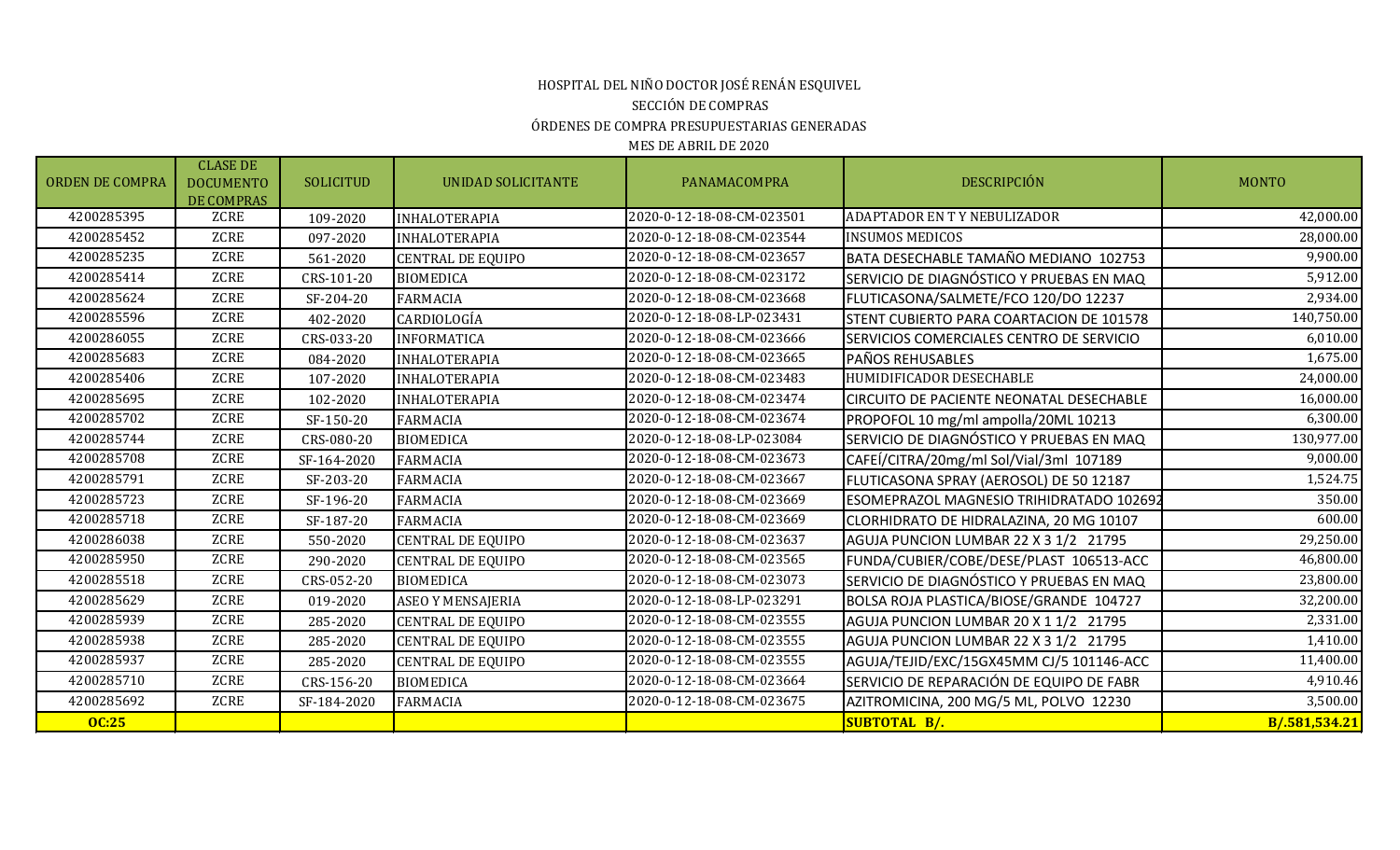## ÓRDENES DE COMPRA PRESUPUESTARIAS GENERADAS HOSPITAL DEL NIÑO DOCTOR JOSÉ RENÁN ESQUIVEL SECCIÓN DE COMPRAS

| <b>ORDEN DE COMPRA</b> | <b>CLASE DE</b><br><b>DOCUMENTO</b><br>DE COMPRAS | <b>SOLICITUD</b> | UNIDAD SOLICITANTE           | PANAMACOMPRA              | <b>DESCRIPCIÓN</b>                           | <b>MONTO</b>  |
|------------------------|---------------------------------------------------|------------------|------------------------------|---------------------------|----------------------------------------------|---------------|
| 4200285717             | ZCRE                                              | SF-175-2020      | <b>FARMACIA</b>              | 2020-0-12-18-08-CM-023672 | HIDROCLORURO DE DAUNORUBICINA, 20 10287      | 5,902.00      |
| 4200285719             | <b>ZCRE</b>                                       | SF-192-2020      | <b>FARMACIA</b>              | 2020-0-12-18-08-CM-023670 | LAGRIMAS ARTIFICIALES QUE CONT PO 10378      | 810.00        |
| 4200286060             | ZCRE                                              | 001-2020         | TERAPIA Y REHABILITACION     | 2020-0-12-18-08-CM-023690 | TARJ/CONTROL/ASIST/SERV.D/TERAPIA            | 140.00        |
| 4200286009             | <b>ZCRE</b>                                       | CRS-088-20       | <b>BIOMEDICA</b>             | 2020-0-12-18-08-CM-023690 | Mantenimiento Preventivo y Correctivo        | 28,956.00     |
| 4200286159             | <b>ZCRE</b>                                       | 293-2020         | <b>CENTRAL DE EQUIPO</b>     | 2020-0-12-18-08-LP-023333 | PAÑAL DESECHABLE ADULTO CHICO (1 102300      | 9,800.00      |
| 4200286182             | <b>ZCRE</b>                                       | 293-2020         | <b>CENTRAL DE EQUIPO</b>     | 2020-0-12-18-08-LP-023333 | PAÑAL DESECHABLE PARA NIÑO 12 LB 102299      | 94,400.00     |
| 4200286314             | <b>ZCRE</b>                                       | 268-2020         | <b>CENTRAL DE EQUIPO</b>     | 2020-0-12-18-08-LP-023542 | SENSOR NEONATAL DESECHABLE 103011-ACC        | 80,834.00     |
| 4200285237             | <b>ZCRE</b>                                       | 310-2020         | <b>CENTRAL DE EQUIPO</b>     | 2020-0-12-18-08-LP-023562 | BOTELLA DE VIDRIO PARA ESTERILIZA 22009      | 2,524.50      |
| 4200285239             | ZCRE                                              | 310-2020         | <b>CENTRAL DE EQUIPO</b>     | 2020-0-12-18-08-LP-023562 | FERULA O SUJETADOR MALEABLE PARA 105801      | 24,150.00     |
| 4200285233             | <b>ZCRE</b>                                       | 310-2020         | <b>CENTRAL DE EQUIPO</b>     | 2020-0-12-18-08-LP-023562 | FRASCO SUCCION DESECHABLE CON TAP 40008      | 10,820.00     |
| 4200286052             | <b>ZCRE</b>                                       | 055-2020         | RADIOLOGIA MEDICA            | 2020-0-12-18-08-CM-023692 | SOBRE MANILA 10"X15" ULTRAPAPER 24 LB        | 195.00        |
| 4200285975             | <b>ZCRE</b>                                       | 021-2020         | ASEO Y MENSAJERIA            | 2020-0-12-18-08-CM-023691 | DESINFECTANTE P/PISO AROMALIN FLORAL         | 420.00        |
| 4200285960             | <b>ZCRE</b>                                       | SF-191-2020      | <b>FARMACIA</b>              | 2020-0-12-18-08-CM-023680 | TEMOZOLAMIDA 100 MG, CÁPSULA, V.O 11853      | 10,000.00     |
| 4200285860             | <b>ZCRE</b>                                       | SF-163-2020      | <b>FARMACIA</b>              | 2020-0-12-18-08-CM-023679 | LEVONORGESTEL DE 1.5MG, COMPRIMID 104902     | 260.00        |
| 4200285393             | ZCRE                                              | 110-2020         | <b>INHALATOREPIA</b>         | 2020-0-12-18-08-CM-023679 | TUBO CORRUGADO DESECHABLE PARA TE 23352      | 18,900.00     |
| 4200286126             | <b>ZCRE</b>                                       | CRS-051-2020     | <b>BIOMEDICA</b>             | 2020-0-12-18-08-CM-023072 | MANTENIMIENTO PREVENTIVO Y CORRECTIVO        | 14,000.00     |
| 4200286295             | <b>ZCRE</b>                                       | SF-174-2020      | <b>FARMACIA</b>              | 2020-0-12-18-08-CM-023703 | CITARABINA 100 MG, POLVO LIOFILI 10260       | 4,380.00      |
| 4200286097             | <b>ZCRE</b>                                       | 068-2020         | <b>QUEMADOS</b>              | 2020-0-12-18-08-CM-023694 | COBERTOR P/CARA IN/CUELLO/CABEZA 102046      | 6,900.00      |
| 4200286112             | <b>ZCRE</b>                                       | SF-190-2020      | <b>FARMACIA</b>              | 2020-0-12-18-08-CM-023681 | TEMOZOLAMIDA 20 MG, CÁPSULA, VÍA 11854       | 2,132.00      |
| 4200286063             | ZCRE                                              | 018-2020         | LAVANDERIA                   | 2020-0-12-18-08-CM-023684 | ELASTICO, AGUJAS, HILOS                      | 9,337.50      |
| 4200286146             | <b>ZCRE</b>                                       | 040-2020         | <b>PATOLOGIA</b>             | 2020-0-12-18-08-CM-023695 | <b>ANTICUERPOS CONJUGADOS</b>                | 6,478.00      |
| 4200286191             | <b>ZCRE</b>                                       | SF-066-2020      | <b>FARMACIA</b>              | 2020-0-12-18-08-CM-023688 | OXIBUTININA 5 MG, COMPRIMIDO, V.O 10666      | 189.00        |
| 4200286119             | <b>ZCRE</b>                                       | SF-170-2020      | <b>FARMACIA</b>              | 2020-0-12-18-08-CM-023685 | <b>BOLSA PLASTICA TRANSPARENTE 20 LIBRAS</b> | 3,780.00      |
| 4200286178             | ZCRE                                              | NUT-018-2020     | <b>NUTRICION Y DIETETICA</b> | 2020-0-12-18-08-CM-023696 | <b>VEGETALES Y VERDURAS</b>                  | 9,528.25      |
| 4200286190             | <b>ZCRE</b>                                       | SF-066-2020      | <b>FARMACIA</b>              | 2020-0-12-18-08-CM-023689 | FUROSEMIDA 40 MG, COMPRIMIDO, V.O 10618      | 66.30         |
| <b>OC:25</b>           |                                                   |                  |                              |                           | SUBTOTAL B/.                                 | B/.344,902.55 |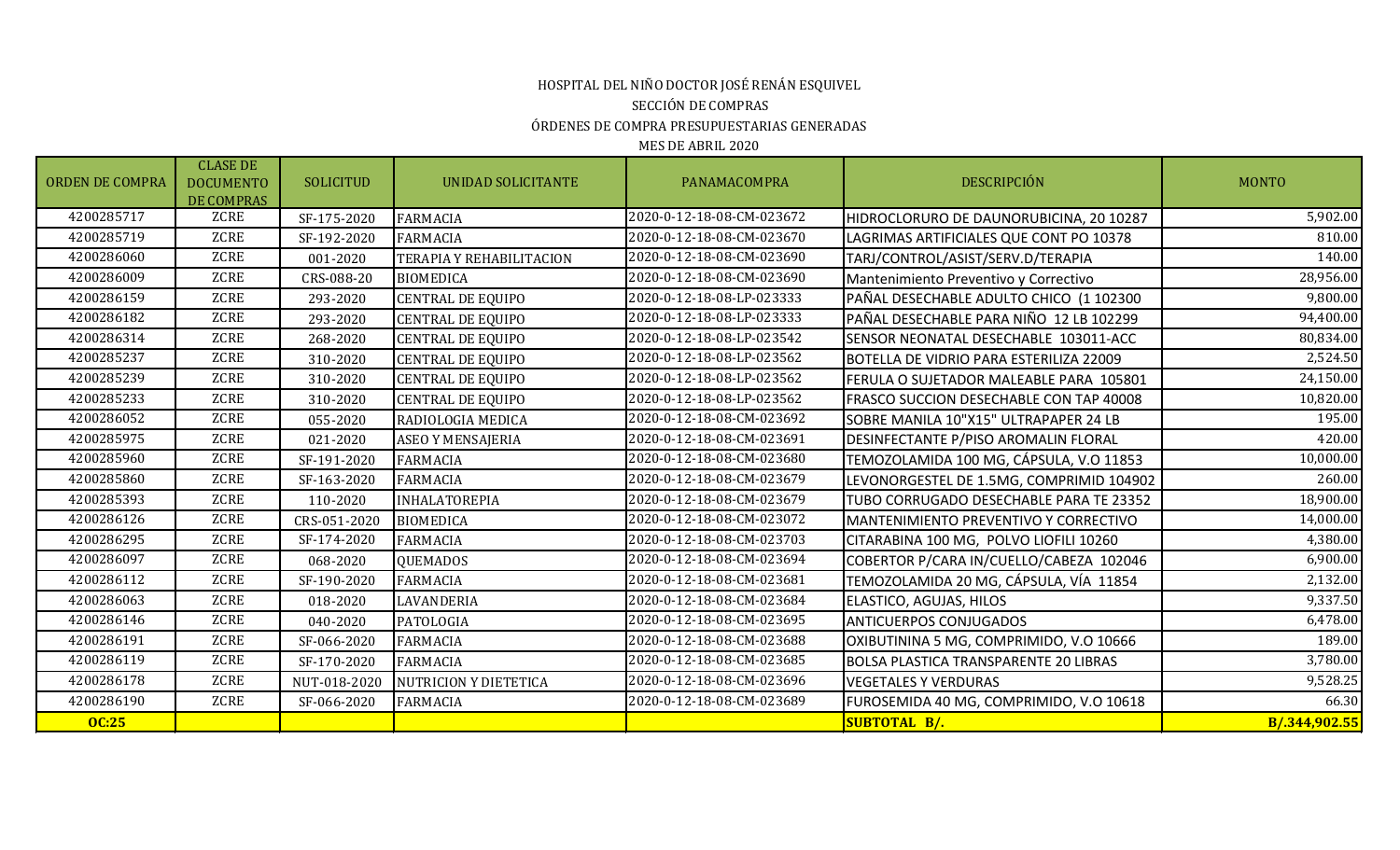#### HOSPITAL DEL NIÑO DOCTOR JOSÉ RENÁN ESQUIVEL SECCIÓN DE COMPRAS ÓRDENES DE COMPRA PRESUPUESTARIAS GENERADAS MES DE ABRIL DE 2020

ORDEN DE COMPRA CLASE DE DOCUMENTO DE COMPRAS SOLICITUD | UNIDAD-SOLICITANTE | PANAMACOMPRA | DESCRIPCIÓN | MONTO  $\begin{array}{c|c|c|c|c|c|c|c} \hline &\multicolumn{1}{c|}{\text{ZCRE}} & \multicolumn{1}{c|}{SF-188-2020} & \multicolumn{1}{c|}{\text{FARMACIA}} & \multicolumn{1}{c|}{\text{A2020-0-12-18-08-CM-023689}} & \multicolumn{1}{c|}{\text{TRITICUM VULGARE/FENOXIETANOL 15 11668}} & \multicolumn{1}{c|}{\text{A200286308}} & \multicolumn{1}{c|}{\text{A200286308}} & \multicolumn{1}{$ 42020-0-12-18-08-CM-023706 LEUCOVORINA CÁLCICA (EXPRESADO CO 10151 4200286306 ZCRE SF-197-2020 FARMACIA 2020-0-12-18-08-CM-023705 COMPLEJO COAGULANTE ANTI INHIBIDO 102307 10,000.00 4200286258 ZCRE SF-193-2020 FARMACIA 2020-0-12-18-08-CM-023700 JALEA LUBRICANTE ESTERIL 22189 445.00 4200286297 | ZCRE | SF-195-2020 FARMACIA | 2020-0-12-18-08-CM-023704 | ETOPÓSIDO, 20 MG/ML, SOLUCIÓN, AM 10290 4200286477 | ZCRE | 593-2020 CENTRAL DE EQUIPO | 2020-0-12-18-08-CM-023712 |BOLSA PARA NUTRICION ENTERAL POR 24038 | 2030-0-0-12-18-08-CM-023712 | BOLSA PARA NUTRICION ENTERAL POR 24038 4200286252 | ZCRE | 006-2020 |ASEO Y MENSAJERIA | 2020-0-12-18-08-CM-023701 | GUANTES DE CAUCHO HASTA EL CODO (MEDIANO 620.00 4200286301 | ZCRE | CRS-061-2020 |BIOMEDICA | 2020-0-12-18-08-CM-023708 | CALIBRACION EN FABRICA | Z,808.00 4200286255 ZCRE CRS-065-2020 BIOMEDICA 2020-0-12-18-08-CM-023707 CALIBRACION EN FABRICA 2,435.00 4200286222 | ZCRE | 067-2020 QUEMADOS | 2020-0-12-18-08-CM-023698 | MALLA ANTIADHERENTE PARA HERIDAS 105480 | ZCRE 4200286469 ZCRE 583-2020 CENTRAL DE EQUIPO 2020-0-12-18-08-CM-023714 GASA 3" X 3" X 16 DOBLECES, ES 104133 5,400.00 4200285426 ZCRE 098-20 INHALOTERAPIA 2020-0-12-18-08-CM-023519 FILTRO BACTERIANO EXHALAT 102098-ACC 31,212.00 4200286169 ZCRE 172-2020 CONSULTA DE ORTOPEDIA 2020-0-12-18-08-CM-023312 ALGODONES 6,310.00 4200286005 ZCRE 172-2020 CONSULTA DE ORTOPEDIA 2020-0-12-18-08-CM-023312 VENDAS ELASTICAS 4,563.00 4200286198 | ZCRE | 172-2020 CONSULTA DE ORTOPEDIA | 2020-0-12-18-08-CM-023312 | FILTROS DE LA ASPIRADORA | 32,140.00 4200286160 ZCRE 172-2020 CONSULTA DE ORTOPEDIA 2020-0-12-18-08-CM-023312 CALZETA TUBULAR 2,458.00 4200286323 CCRE 263-2020 CENTRAL DE EQUIPO 2020-0-12-18-08-LP-023292 PELICULA Y TAPON 46,850.00 4200286320 ZCRE | 263-2020 |CENTRAL DE EQUIPO | 2020-0-12-18-08-LP-023292 |GUANTES HUMEDO | 2020-0 4200286127 | ZCRE | 422-2020 |NUTRICIÓN Y DIETETICA | 2020-0-12-18-08-LP-023455 |FORMULAS | 3,855.64 4200286367 | ZCRE | 422-2020 |NUTRICIÓN Y DIETETICA | 2020-0-12-18-08-LP-023455 |FORMULA INFANTIL 17,362.90 | 17,362.80 4200286712 | ZCRE | 570-2020 |NUTRICION Y DIETETICA | 2020-0-12-18-08-CM-023734 |FORMULAS | 7,142.40 4200286472 ZCRE SF-082-2020 FARMACIA 2020-0-12-18-08-CM-023682 MEDICAMENTO 1,835.00 4200286608 ZCRE SF-065-2020 FARMACIA 2020-0-12-18-08-CM-023728 CLONAZEPAM 2 MG, COMPRIMIDO, VÍA 10598 168.00 4200286471 ZCRE 591-2020 ALMACEN GENERAL 2020-0-12-18-08-RC-002132 AGUA GARRAFON 3,780.00 4200286426 | ZCRE | SF-128-2020 |FARMACIA | 2020-0-12-18-08-CM-023687 | CARTUCHO DE MANILA | 325.00 **OC=25 SUBTOTAL B/. B/.204,979.14**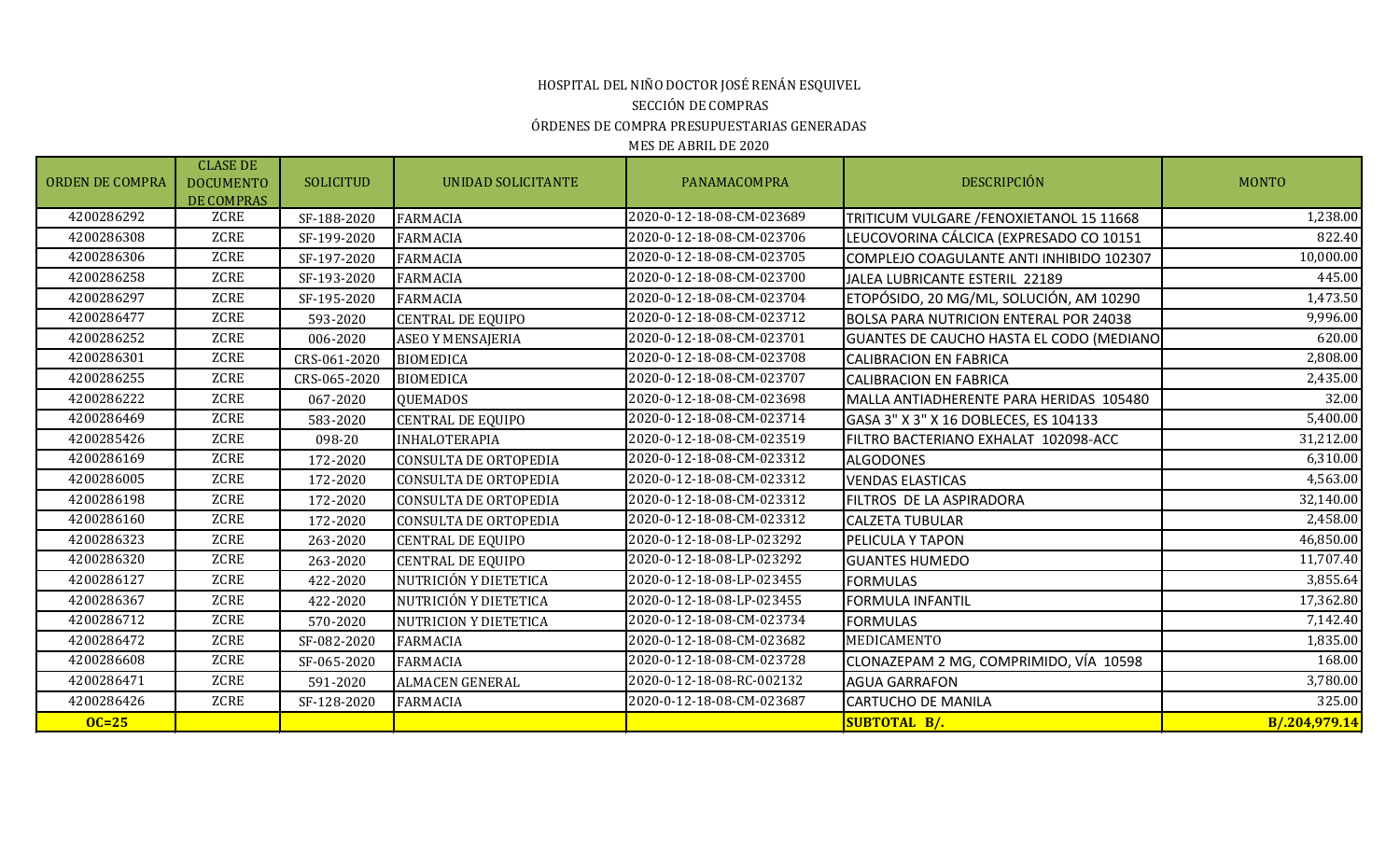# HOSPITAL DEL NIÑO DOCTOR JOSÉ RENÁN ESQUIVEL SECCIÓN DE COMPRAS ÓRDENES DE COMPRA PRESUPUESTARIAS GENERADAS

| <b>ORDEN DE COMPRA</b> | <b>CLASE DE</b><br><b>DOCUMENTO</b><br>DE COMPRAS | <b>SOLICITUD</b> | UNIDAD SOLICITANTE           | PANAMACOMPRA              | <b>DESCRIPCIÓN</b>                              | <b>MONTO</b>  |
|------------------------|---------------------------------------------------|------------------|------------------------------|---------------------------|-------------------------------------------------|---------------|
| 4200286473             | ZCRE                                              | SF-082-2020      | <b>FARMACIA</b>              | 2020-0-12-18-08-CM-023687 | BENCILPENICILINA SÓDICA, 1,000,00 10288         | 990.00        |
| 4200286501             | ZCRE                                              | CRS-059-2020     | <b>BIOMEDICA</b>             | 2020-0-12-18-08-CM-023687 | SERVICIO DE DIAGNÓSTICO Y PRUEBAS EN MAQ        | 4,363.98      |
| 4200286820             | <b>ZCRE</b>                                       | NUT-021-2020     | <b>NUTRICION Y DIETETICA</b> | 2020-0-12-18-08-CM-023739 | <b>PANES</b>                                    | 7,864.50      |
| 4200286596             | <b>ZCRE</b>                                       | CRS-097-2020     | <b>BIOMEDICA</b>             | 2020-0-12-18-08-CM-023720 | <b>SERVIC. INSTAL CONFIG Y CALIBRAC EQUIPOS</b> | 3,485.00      |
| 4200286212             | <b>ZCRE</b>                                       | 178-2020         | CARDIOLOGIA                  | 2020-0-12-18-08-CM-023720 | <b>CATETERES</b>                                | 5,000.00      |
| 4200286605             | <b>ZCRE</b>                                       | SF-037-2020      | <b>FARMACIA</b>              | 2020-0-12-18-08-CM-023725 | SALES DE REHIDRATACIÓN ORAL 102219              | 500.00        |
| 4200286442             | <b>ZCRE</b>                                       | 013-2020         | HEMATOLOGIA ESPECIAL         | 2020-0-12-18-08-CM-023715 | HIERRO SERICO HUMAN 2X100ML 61859               | 350.00        |
| 4200286455             | <b>ZCRE</b>                                       | 267-2020         | <b>CENTRAL DE EQUIPO</b>     | 2020-0-12-18-08-CM-023541 | SISTEMA CERRADO (ESPIGA) C/FILTR 106815         | 8,800.00      |
| 4200286458             | <b>ZCRE</b>                                       | 267-2020         | <b>CENTRAL DE EQUIPO</b>     | 2020-0-12-18-08-CM-023541 | EXTENSION DE SISTEMA DE INFUSION 102875         | 5,400.00      |
| 4200286459             | <b>ZCRE</b>                                       | 267-2020         | <b>CENTRAL DE EQUIPO</b>     | 2020-0-12-18-08-CM-023541 | CONECTOR LIBRE DE AGUJAS PARA ACC 102867        | 9,000.00      |
| 4200286460             | <b>ZCRE</b>                                       | 267-2020         | <b>CENTRAL DE EQUIPO</b>     | 2020-0-12-18-08-CM-023541 | CONECTOR PARA ADMINISTRACIÓN DE S 22694         | 9,520.00      |
| 4200286457             | <b>ZCRE</b>                                       | 267-2020         | <b>CENTRAL DE EQUIPO</b>     | 2020-0-12-18-08-CM-023541 | CONECT/2/FILT/20 GOT/1 SITIO/GOMA 22692         | 2,160.00      |
| 4200286610             | <b>ZCRE</b>                                       | SF-065-2020      | <b>FARMACIA</b>              | 2020-0-12-18-08-CM-023726 | ALOPURINOL, 300 MG, COMPRIMIDO, V 10529         | 93.00         |
| 4200286558             | <b>ZCRE</b>                                       | 569-2020         | <b>NUTRICION Y DIETETICA</b> | 2020-0-12-18-08-CM-023722 | <b>PAPEL TOALLA EN ROLLO</b>                    | 1,200.00      |
| 4200286474             | <b>ZCRE</b>                                       | NUT-019-2020     | <b>NUTRICION Y DIETETICA</b> | 2020-0-12-18-08-RC-002129 | <b>AZUCAR Y TE</b>                              | 1,240.00      |
| 4200286573             | <b>ZCRE</b>                                       | CRS-060-2020     | <b>BIOMEDICA</b>             | 2020-0-12-18-08-CM-023723 | SERVICIO DE DIAGNÓSTICO Y PRUEBAS EN MAQ        | 5,577.00      |
| 4200286618             | <b>ZCRE</b>                                       | SF-133-2020      | <b>FARMACIA</b>              | 2020-0-12-18-08-CM-023678 | ACIDO ACETIL SALICILICO 100 MG F.T. 1068        | 108.00        |
| 4200286702             | <b>ZCRE</b>                                       | CRS-066-2020     | <b>BIOMEDICA</b>             | 2020-0-12-18-08-CM-023730 | SERVIC. INSTAL CONFIG Y CALIBRAC EQUIPOS        | 1,700.00      |
| 4200286927             | <b>ZCRE</b>                                       | CRS-163-2020     | PATOLOGIA                    | 2020-0-12-18-08-CM-023748 | <b>SERVICIOS FUNERARIOS</b>                     | 5,950.00      |
| 4200286728             | <b>ZCRE</b>                                       | CRS-075-2020     | <b>BIOMEDICA</b>             | 2020-0-12-18-08-CM-023732 | <b>SERVICIOS DIAGNOSTICO</b>                    | 6,480.00      |
| 4200286613             | ZCRE                                              | SF-074-2020      | <b>FARMACIA</b>              | 2020-0-12-18-08-CM-023729 | DIGOXINA 0.25 MG / ML, SOLUCIÓN, 10103          | 200.00        |
| 4200286267             | <b>ZCRE</b>                                       | 266-2020         | <b>CENTRAL DE EQUIPO</b>     | 2020-0-12-18-08-CM-023563 | SISTEMA DE ACCESO VEN/VASC 6.6FR 100820         | 9,600.00      |
| 4200286263             | <b>ZCRE</b>                                       | 266-2020         | <b>CENTRAL DE EQUIPO</b>     | 2020-0-12-18-08-CM-023563 | SISTEMA DE INFUSION CON CATETER D 105667        | 1,440.00      |
| 4200286718             | <b>ZCRE</b>                                       | CRS-074-2020     | <b>BIOMEDICA</b>             | 2020-0-12-18-08-CM-023732 | SERVICIO DE DIAGNÓSTICO Y PRUEBAS EN MAQ        | 6,480.00      |
| 4200286734             | ZCRE                                              | CRS-098-2020     | <b>BIOMEDICA</b>             | 2020-0-12-18-08-CM-023733 | SERVICIO DE DIAGNÓSTICO Y PRUEBAS EN MAQ        | 8,540.00      |
| $OC=25$                |                                                   |                  |                              |                           | SUBTOTAL B/.                                    | B/.106,041.48 |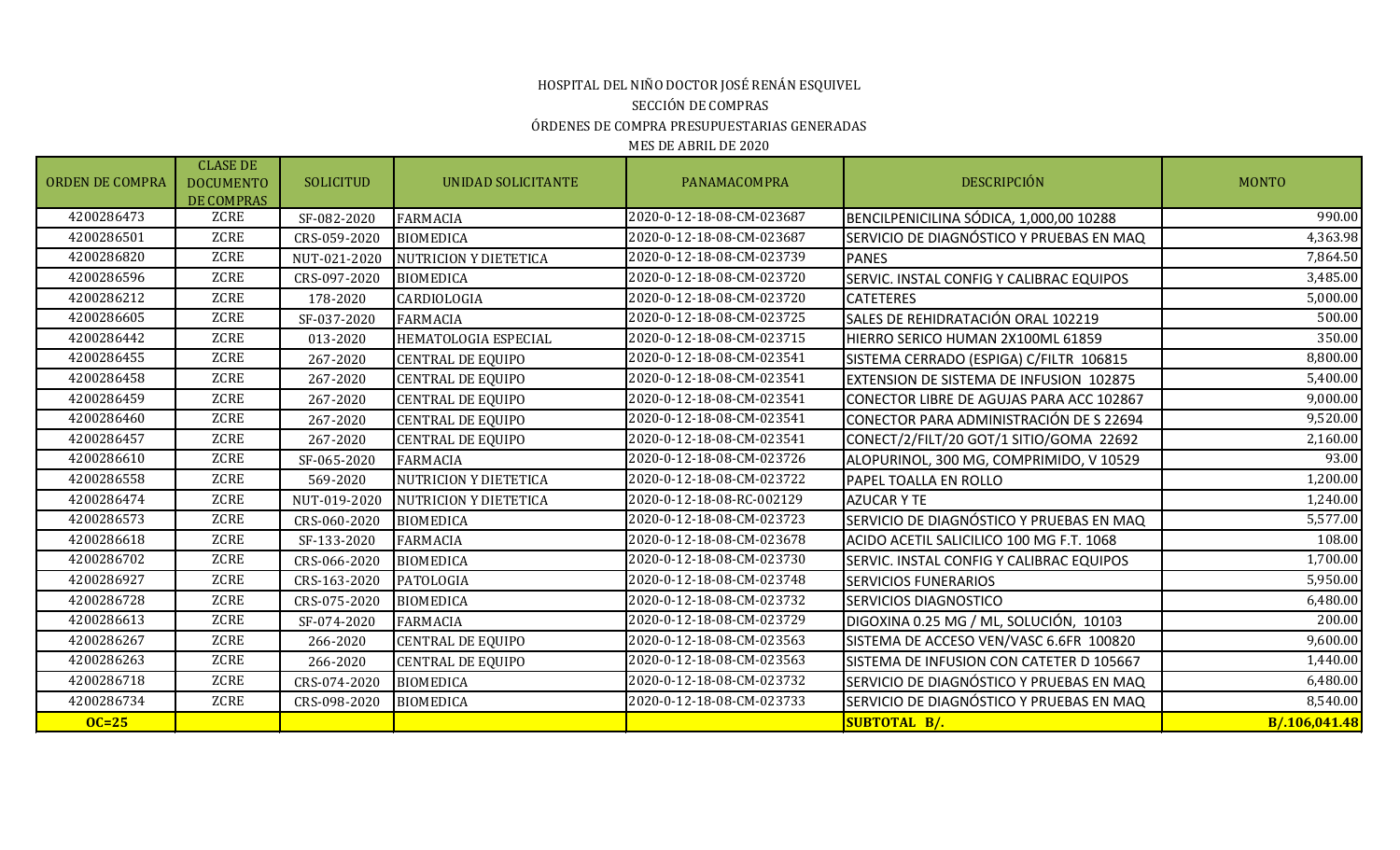# MES DE ABRIL DE 2020 HOSPITAL DEL NIÑO DOCTOR JOSÉ RENÁN ESQUIVEL SECCIÓN DE COMPRAS ÓRDENES DE COMPRA PRESUPUESTARIAS GENERADAS

| <b>ORDEN DE COMPRA</b> | <b>CLASE DE</b><br><b>DOCUMENTO</b><br>DE COMPRAS | <b>SOLICITUD</b> | <b>UNIDAD SOLICITANTE</b> | PANAMACOMPRA              | <b>DESCRIPCIÓN</b>                      | <b>MONTO</b> |
|------------------------|---------------------------------------------------|------------------|---------------------------|---------------------------|-----------------------------------------|--------------|
| 4200285514             | ZCRE                                              | SF-044-2020      | FARMACIA                  | 2020-0-12-18-08-CM-023660 | ALBENDAZOL, 40 MG/ML, SUSPENSIÓN, 10775 | 1,080.00     |
| 4200286479             | ZCRE                                              | 584-2020         | <b>CENTRAL DE EQUIPO</b>  | 2020-0-12-18-08-CM-023711 | GASA SIMPLE 4" X 4" X 16 ESTÉR 21776    | 8,250.00     |
| 4200286438             | ZCRE                                              | 586-2020         | <b>CENTRAL DE EQUIPO</b>  | 2020-0-12-18-08-CM-023717 | VASOS PLASTICOS TRANSLUCIDOS            | 2,600.00     |
| 4200286735             | ZCRE                                              | 183-2020         | LABORATORIO CLINICO       | 2020-0-12-18-08-CM-023735 | <b>BOLSAS TRANSPARENTES</b>             | 1,200.00     |
| 4200286470             | ZCRE                                              | 572-2020         | <b>CENTRAL DE EQUIPO</b>  | 2020-0-12-18-08-CM-023710 | <b>GEL ALCOHOLADO</b>                   | 9,900.00     |
| 4200286244             | ZCRE                                              | 214-2020         | <b>CENTRAL DE EQUIPO</b>  | 2020-0-12-18-08-CM-023550 | <b>SENSORES</b>                         | 5,940.00     |
| 4200286237             | ZCRE                                              | 297-2020         | <b>CENTRAL DE EQUIPO</b>  | 2020-0-12-18-08-CM-023550 | <b>TOALLITAS ABSORBENTES</b>            | 25,800.00    |
| 4200286234             | ZCRE                                              | 297-2020         | <b>CENTRAL DE EQUIPO</b>  | 2020-0-12-18-08-CM-023550 | <b>PAPEL MANILA</b>                     | 1,025.00     |
| $OC=8$                 |                                                   |                  |                           |                           | <b>SUBTOTAL B/.</b>                     | B/.55,795.00 |
| <b>TOTAL OC= 183</b>   |                                                   |                  |                           |                           | <b>TOTAL</b>                            | 2,514,389.85 |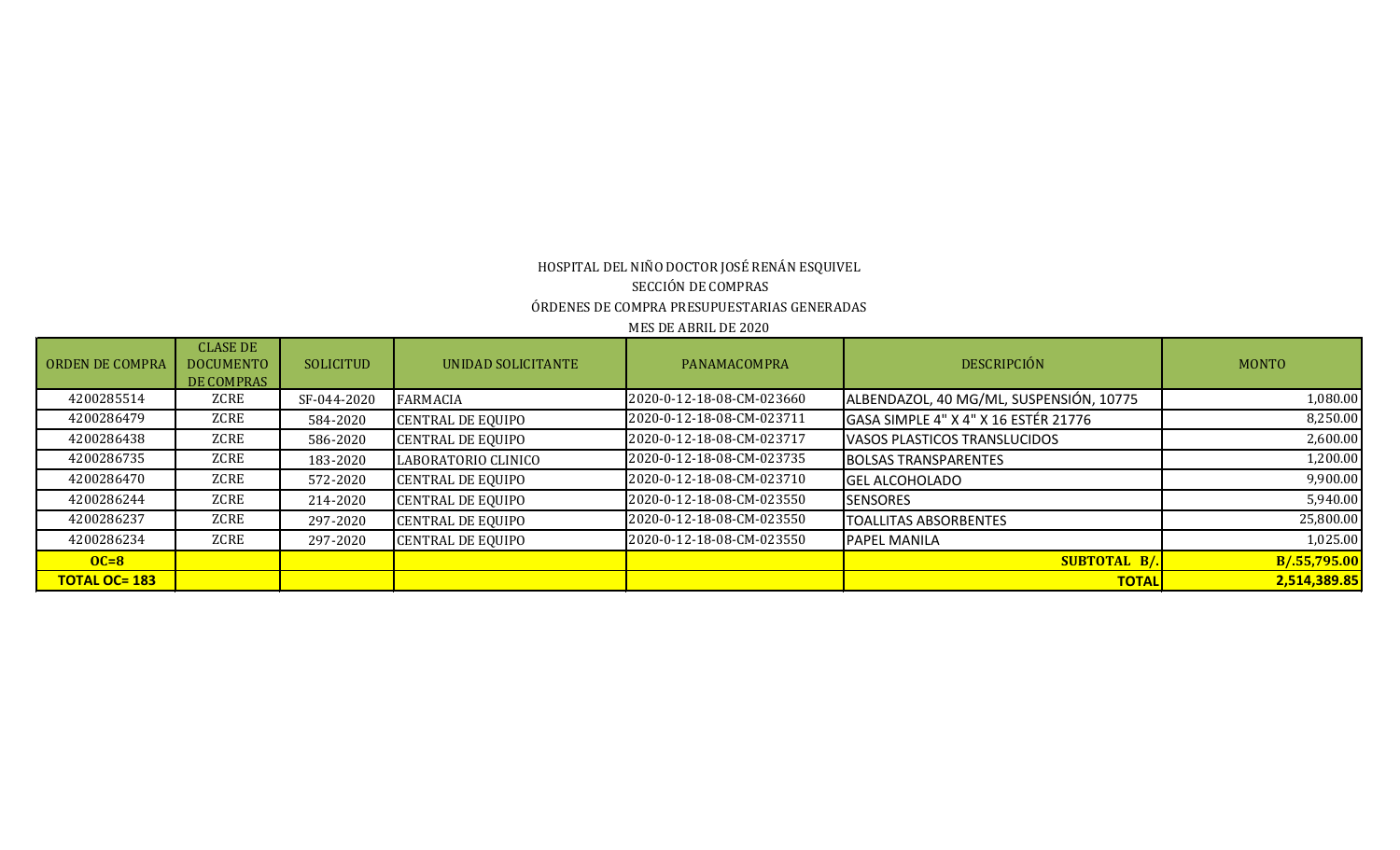## **HOSPITAL DEL NIÑO DOCTOR JOSÉ RENÁN ESQUIVEL SECCIÓN DE COMPRAS ÓRDENES DE COMPRA FINANCIERA**

| <b>ORDEN DE COMPRA</b> | <b>CLASE DE</b><br><b>DOCUMENTO DE</b> | <b>SOLICITUD</b> | UNIDAD SOLICITANTE               | <b>PANAMA COMPRA</b>                          | <b>DESCRPCIÓN</b>                                                   | <b>MONTO</b>  |
|------------------------|----------------------------------------|------------------|----------------------------------|-----------------------------------------------|---------------------------------------------------------------------|---------------|
| 4800057050             | <b>COMPRA</b><br><b>ZCRF</b>           | 547-2020         | <b>BIOMEDICA</b>                 |                                               | 2019-0-12-18-08-CM-023638 MONITOR DESFIBRILADOR DE TRANSPOR 31577   | B/.6,948.26   |
| 4800057059             | <b>ZCRF</b>                            | 557-2020         | LABORATORIO CLINICO              |                                               | 2020-0-12-18-08-CM-023640 PRUE/PCR TIE/REAL/COVID19 KITX100 107831  | B/.8,000.00   |
| 4800057066             | <b>ZCRF</b>                            | 554-2020         | <b>INHALOTERAPIA</b>             | <b>PRESIDENCIA</b>                            | CAMARA ESPACIADORA CON MASCARILLA 100277                            | B/.49,000.00  |
| 4800057077             | <b>ZCRF</b>                            | 355-2020         | NEONATOLOGIA                     |                                               | 2020-0-12-18-08-LP-023504 GASES ARTERIALES CCX NOVA PAQUETE 61036   | B/.98,000.00  |
|                        |                                        |                  |                                  |                                               |                                                                     |               |
| 4800057080             | <b>ZCRF</b>                            | SF-103-2020      | <b>FARMACIA</b>                  |                                               | 2020-0-12-18-08-CM-023522 ANTAGONISTAS DE RECEPTORES 5-HT3: 10006   | B/.5,920.00   |
| 4800057081             | <b>ZCRF</b>                            | 116-2020         | GASTROENTEROLOGIA                |                                               | 2020-0-12-18-08-CM-023643 DESINFECTANTE DE ALTO NIVEL 102490-ACC    | B/.4,560.00   |
| 4800057114             | ZCRF                                   | SF-185-2020      | <b>FARMACIA</b>                  |                                               | 2020-0-12-18-08-CM-023646 AZITROMICINA, 500 MG, CÁPSULA O CO 10630  | B/0.1,500.00  |
| 4800057148             | <b>ZCRF</b>                            | 322-2020         | <b>ALMACEN</b>                   | 2020-0-12-18-08-CM-023531 PAPEL HIGIÉNICO     |                                                                     | B/0.7,488.00  |
| 4800057159             | <b>ZCRF</b>                            | SF-144-2020      | <b>FARMACIA</b>                  |                                               | 2020-0-12-18-08-CM-023645 DOBUTAMINA, 250 MG, SOLUCIÓN, AMPOL 10344 | B/2,000.00    |
| 4800057168             | <b>ZCRF</b>                            | 118-2020         | GASTROENTEROLOGIA                |                                               | 2020-0-12-18-08-CM-023659 CEPILLO LARGO/LIMP/VIDEOGAST 105638-REP   | B/0.5,085.00  |
| 4800057172             | <b>ZCRF</b>                            | 305-2020         | <b>CENTRAL DE ESTERILIZACION</b> |                                               | 2020-0-12-18-08-LP-023502 APOSITOS TRANSPARENTES ESTERIL 4 21744    | B/.38,220.00  |
| 4800057173             | <b>ZCRF</b>                            | 283-2020         | <b>CENTRAL DE ESTERILIZACION</b> |                                               | 2020-0-12-18-08-CM-023528 SENSOR DE OXIMETRIA DE PULSO DESE 23229   | B/.42,120.00  |
| 4800057174             | <b>ZCRF</b>                            | 305-2020         | <b>CENTRAL DE ESTERILIZACION</b> |                                               | 2020-0-12-18-08-LP-023502 APOSITO ANTIMICROBIAL/IONES/PLATA 102044  | B/.47,810.00  |
| 4800057180             | <b>ZCRF</b>                            | 280-2020         | <b>CENTRAL DE ESTERILIZACION</b> |                                               | 2020-0-12-18-08-LP-023521 ENVASE P/ DESECH PUNZO CORTA 7.6 LITROS   | B/.31,193.20  |
| 4800057181             | ZCRF                                   | 280-2020         | <b>CENTRAL DE ESTERILIZACION</b> |                                               | 2020-0-12-18-08-LP-023521 SOLUCIÓN/GLUCONATO/CLORHEXIDINA 2 103283  | B/.50,000.00  |
| 4800057182             | <b>ZCRF</b>                            | 280-2020         | <b>CENTRAL DE ESTERILIZACION</b> |                                               | 2020-0-12-18-08-LP-023521 TOALLITA SATURADA DE ALCOHOL, EST 102363  | B/.21,120.00  |
| 4800057192             | <b>ZCRF</b>                            | 305-2020         | <b>CENTRAL DE ESTERILIZACION</b> |                                               | 2020-0-12-18-08-CM-023647 APOSITO OCULAR ADULTO ESTERIL 21754       | B/0.182.00    |
| 4800057210             | <b>ZCRF</b>                            | 566-2020         | <b>CENTRAL DE ESTERILIZACION</b> | 2020-0-12-18-08-CM-023653 LENTES DE SEGURIDAD |                                                                     | B/.2,812.50   |
| 4800057211             | <b>ZCRF</b>                            | 560-2020         | <b>CENTRAL DE ESTERILIZACION</b> |                                               | 2020-0-12-18-08-CM-023652 CUBIERTAS PARA ZAPATOS CAJA MINIM 22030   | B/.5,000.00   |
| 4800057215             | <b>ZCRF</b>                            | 296-2020         | <b>CENTRAL DE ESTERILIZACION</b> |                                               | 2020-0-12-18-08-CM-023649 MANGO DE LARINGOSCOPIO, HOMOLOGAD 101056  | B/2,900.00    |
| 4800057216             | <b>ZCRF</b>                            | 568-2020         | <b>CENTRAL DE ESTERILIZACION</b> |                                               | 2020-0-12-18-08-CM-023656 SIST/ASPIR/S/PUE/C/CAM/10FR/54CM 103210   | B/.7,800.00   |
| 4800057222             | <b>ZCRF</b>                            | 567-2020         | <b>CENTRAL DE ESTERILIZACION</b> |                                               | 2020-0-12-18-08-CM-023655 GUANTES/NITRI/C/PUÑO EXT/PEQUEÑO 106386   | B/.5,000.00   |
| 4800057228             | <b>ZCRF</b>                            | SF-097-2020      | <b>FARMACIA</b>                  |                                               | 2020-0-12-18-08-CM-023547 PENICILINAS ANTIPSEUDOMÓNICAS CON 10314   | B/.4,780.00   |
| 4800057229             | <b>ZCRF</b>                            | SF-097-2020      | <b>FARMACIA</b>                  |                                               | 2020-0-12-18-08-CM-023547 BITARTRATO DE NOREPINEFRINA, EQUI 10223   | B/.8,700.00   |
| 4800057263             | <b>ZCRF</b>                            | 321-2020         | <b>ALMACEN</b>                   | 2020-0-12-18-08-LP-023529 PAPEL TOALLA        |                                                                     | B/.56,640.00  |
| <b>SUBTOTAL: 25</b>    |                                        |                  |                                  |                                               | <b>SUBTOTAL</b>                                                     | B/.512,778.96 |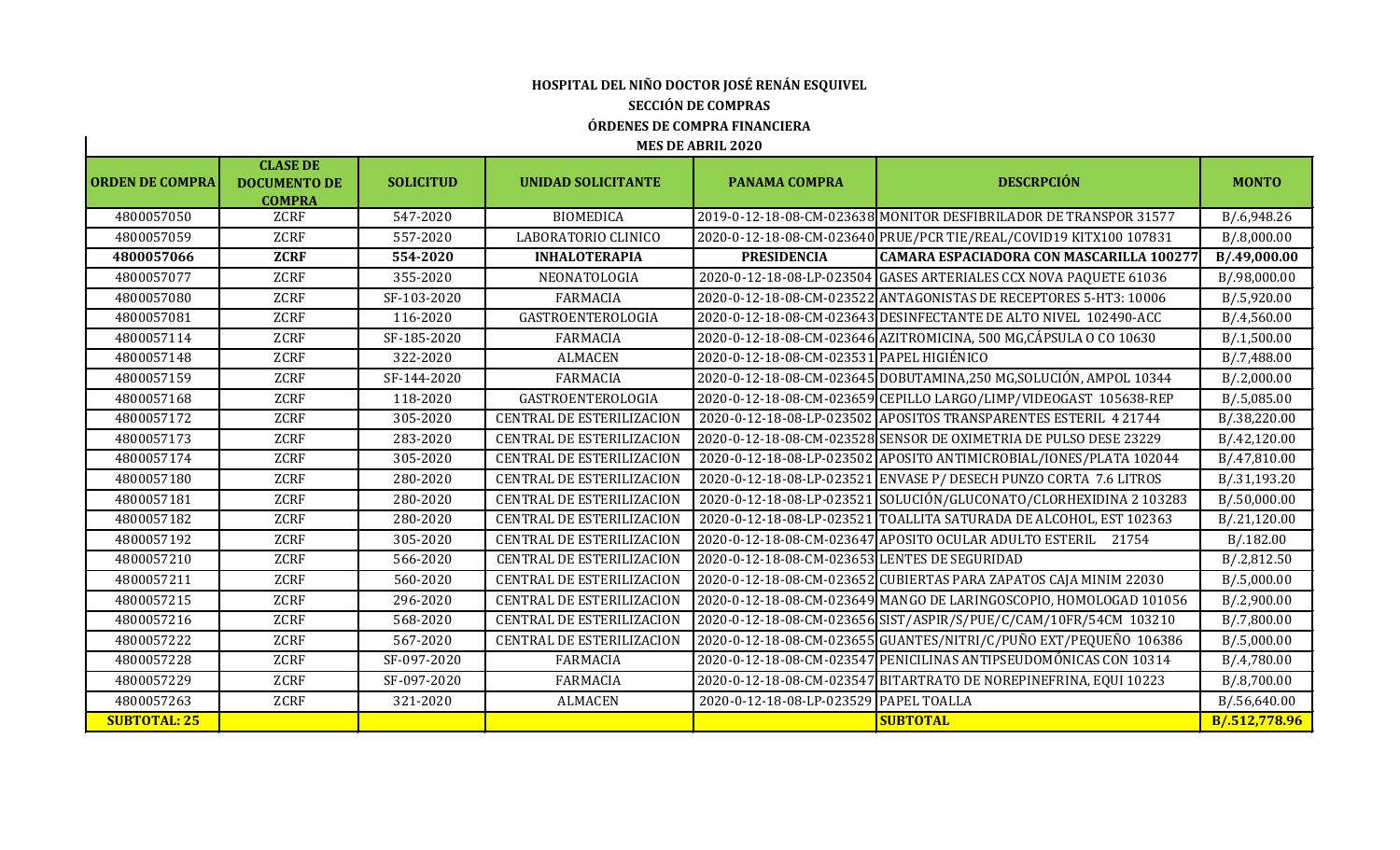#### **ÓRDENES DE COMPRA FINANCIERA MES DE ABRIL 2020 HOSPITAL DEL NIÑO DOCTOR JOSÉ RENÁN ESQUIVEL SECCIÓN DE COMPRAS**

#### **ORDEN DE COMPRA CLASE DE DOCUMENTO DE COMPRA SOLICITUD** | UNIDAD SOLICITANTE | PANAMA COMPRA | DESCRPCIÓN | MONTO 4800057302 ZCRF SF-035-2020 FARMACIA 2020-0-12-18-08-CM-023676 AMOXICILINA BASE O TRIHIDRATADA,2 10763 B/.900.00 4800057303 ZCRF SF-035-2020 FARMACIA 2020-0-12-18-08-CM-023676 CEFALEX/250mg/5ml POL/SUS FCO/60ML 10729 B/.500.00 4800057304 ZCRF SF-056-2020 FARMACIA 2020-0-12-18-08-LP-023540 GLUC/CLOR/4%/ENV/IND/DES/1L 102970 B/.50,000.00 4800057317 ZCRF SF-019-2020 FARMACIA 2020-0-12-18-08-LP-023564 HIDROCORTISONA SUCCINATO SÓDICO 5 10152 B/.10,990.00 4800057351 ZCRF 536-2020 BIOMEDICA 2020-0-12-18-08-RC-002128 CASILLERO B/.684.84 4800057388 ZCRF ADM-N-076 OFICINA DE ADMINISTRACION 2020-0-12-18-08-CM-023509 EXAMEN ESPECIAL B/.750.60 4800057390 | ZCRF | ADM-N-077 | OFICINA DE ADMINISTRACION | 2020-0-12-18-08-CM-023514 EXAMEN ESPECIAL | B/.750.60 4800057395 | ZCRF | ADM-N-078 | OFICINA DE ADMINISTRACION | 2020-0-12-18-08-CM-023515 EXAMEN ESPECIAL | B/.57.00 4800057397 | ZCRF | ADM-N-079 | OFICINA DE ADMINISTRACION |2020-0-12-18-08-CM-023516 EXAMEN ESPECIAL | B/.966.60 4800057400 | ZCRF | ADM-N-080 | OFICINA DE ADMINISTRACION | 2020-0-12-18-08-CM-023517 EXAMEN ESPECIAL | B/.966.60 4800057402 ZCRF ADM-N-071 OFICINA DE ADMINISTRACION 2020-0-12-18-08-CM-023518 EXAMEN ESPECIAL B/.750.60 4800057406 ZCRF 333-2020 CENTRAL DE ESTERILIZACION 2020-0-12-18-08-CM-023605 SUCCION NASOFARINGEA COMPLETA CON 40008 B/.40,000.00 4800057407 ZCRF 253-2020 CENTRAL DE ESTERILIZACION 2020-0-12-18-08-CM-023650 HOJA DE LARINGOSCOPIO # 1 101056-ACC B/.9,600.00 4800057408 ZCRF 253-2020 CENTRAL DE ESTERILIZACION 2020-0-12-18-08-CM-023651 CONECTOR CORRUGADO 5 EN UNO 50170 B/.260.00 4800057422 ZCRF 300-2020 CENTRAL DE ESTERILIZACION 2020-0-12-18-08-LP-023520 CANULA INTRA/S/JERI/22GX1 TEFLON 21917 B/.61,402.00 4800057469 | ZCRF | 599-2020 | BIOMEDICA | 2020-0-12-18-08-CM-023709 HOJA DE INTUBACION/2 C/U 103840-ACC | B/.9,600.00 4800057475 ZCRF 592-2020 CENTRAL DE ESTERILIZACION 2020-0-12-18-08-CM-023713 GASA 2"X2"X16 DOBLECES, ESTE 104132 B/.1,232.00 4800057498 ZCRF 589-2020 CENTRAL DE ESTERILIZACION 2020-0-12-18-08-CM-023719 GASA 8"X4" CON 12 DOBLECES CO 23912 B/.790.00 4800057514 ZCRF 573-2020 CENTRAL DE ESTERILIZACION 2020-0-12-18-08-CM-023718 PANTALLA FACIALES B/.4,550.00 4800057539 ZCRF SF-005-2020 FARMACIA 2020-0-12-18-08-CM-023749 VIALES DE SUCCINIL B/.1,300.00 4800057212 ZCRF 562-2020 CENTRAL DE ESTERILIZACION 2020-0-12-18-08-CM-023648 RESPIRADOR (MASCARILLA) B/.6,500.00 **SUBTOTAL: 21 SUBTOTAL B/.202,550.84 TOTAL: 46 B/.715,329.80**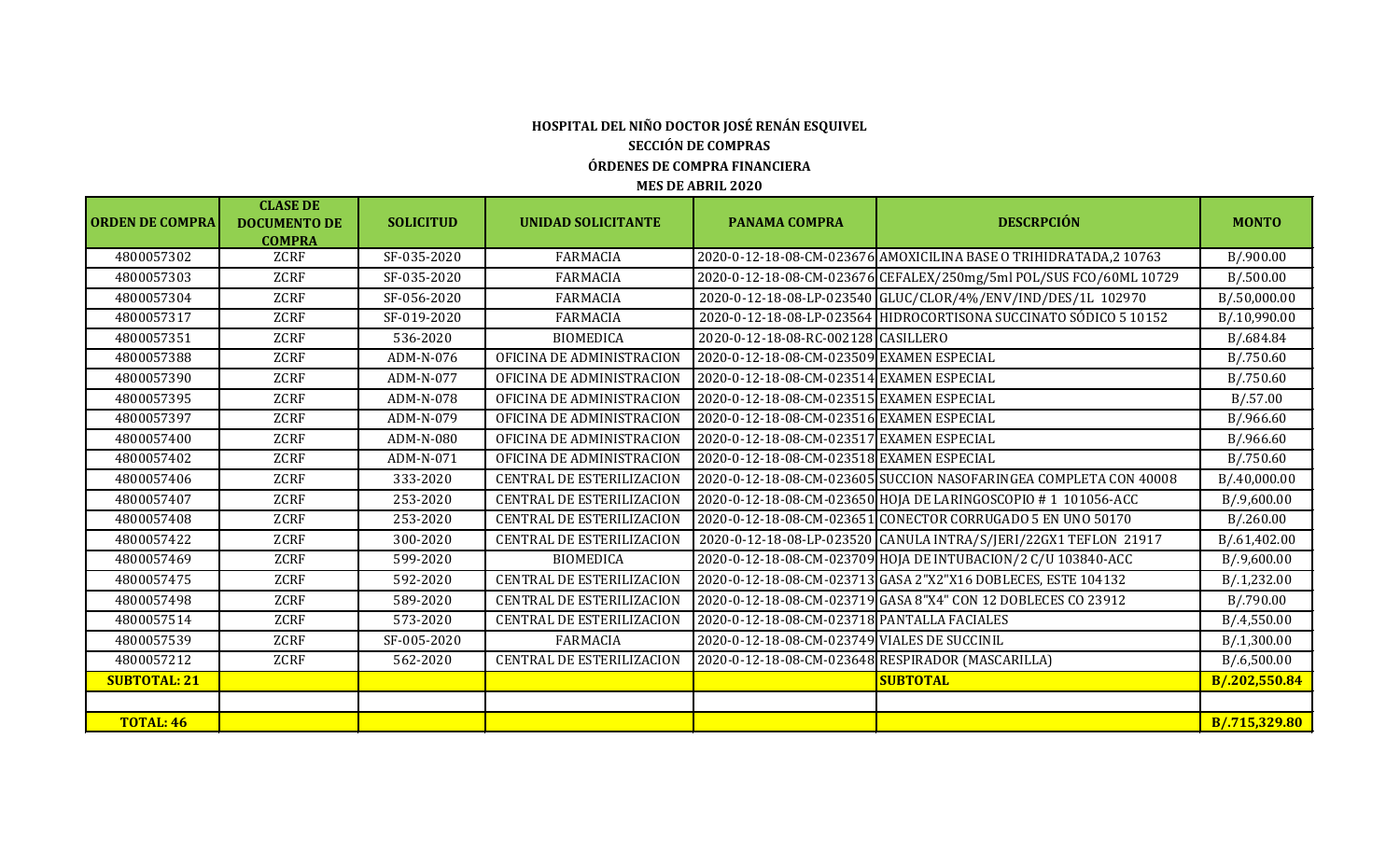#### **HOSPITAL DEL NIÑO DOCTOR JOSÉ RENÁN ESQUIVEL SECCIÓN DE COMPRAS CONTRATOS PRESUPUESTARIO GENERADO Y TRAMITADO MES DE MARZO DE 2020**

| <b>ORDEN DE</b>      | <b>CLASE DE</b>  | <b>SOLICITUD</b> | $N^{\circ}$ DE   | UNIDAD SOLICITANTE | N° PANAMA COMPRA          | <b>CONTRATO</b> | <b>DESCRIPCION</b>                     | <b>MONTO</b>  |
|----------------------|------------------|------------------|------------------|--------------------|---------------------------|-----------------|----------------------------------------|---------------|
| <b>COMPRA</b>        | <b>DOCUMENTO</b> |                  | <b>CONTRATO</b>  |                    |                           | <b>MARCO</b>    |                                        |               |
| 4300018877           | ZCTR             | CRS-076-19       | 1003-19          | <b>BIOMEDICA</b>   | 2018-0-12-18-08-CM-020880 | 4600011610      | MONITOR DE OXIDO NBM-0202              | B/. 15,049.98 |
| 4300018893           | <b>ZCTR</b>      | CRS-008-18       | $ 012-18\rangle$ | <b>BIOMEDICA</b>   | 2018-0-12-18-08-LP-019329 | 4600007379      | ISERV. DE DIAGNOSTICO Y PRUEBAS EN MAO | B/. 27,733.44 |
| 4300018947           | ZCTR             | CRS-020-20       | 1001-20          | <b>ITRANSPORTE</b> | 2019-0-12-18-08-CM023156  | 4600016132      | IMANT. PREV. Y CORRECRTIVO             | B/.22,567.66  |
| $\overline{TOTAL=3}$ |                  |                  |                  |                    |                           |                 | <b>ITOTAL</b>                          | B/.65,351.08  |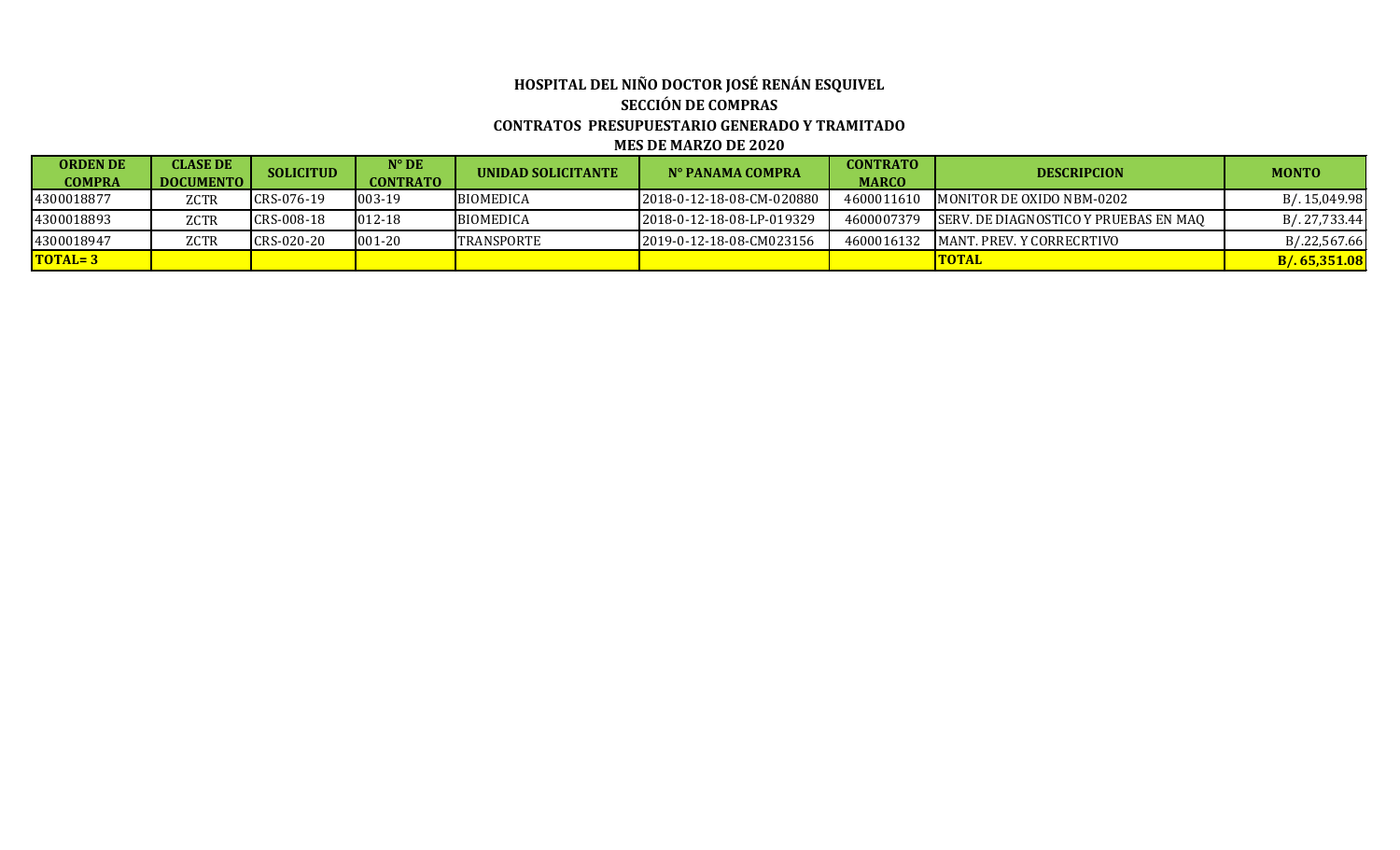#### **HOSPITAL DEL NIÑO DOCTOR JOSÉ RENÁN ESQUIVEL SECCIÓN DE COMPRAS CONTRATOS FINANCIEROS GENERADO Y TRAMITADO MES DE MARZO DE 2020**

| <b>ORDEN DE</b><br><b>COMPRA</b> | <b>CLASE DE</b><br><b>DOCUMENT</b> | <b>SOLICITUD</b> | $\mathbf{N}^{\mathsf{o}}\,\mathbf{D}\mathbf{E}$<br><b>CONTRATO</b> | <b>UNIDAD</b><br><b>SOLICITANTE</b> | N° PANAMA COMPRA          | <b>CONTRATO</b><br><b>MARCO</b> | <b>DESCRIPCION</b>     | <b>MONTO</b>   |
|----------------------------------|------------------------------------|------------------|--------------------------------------------------------------------|-------------------------------------|---------------------------|---------------------------------|------------------------|----------------|
| 4800057088                       | CONTRATO                           | SOL-1191-19      | 013-20                                                             | LABORATORIO                         | 2019-0-12-18-08-LV-022917 | 4600016262                      | CITOMETRO FLUIO 102279 | B/.154.827.00  |
|                                  | <b>FINANCIERO</b>                  |                  |                                                                    | CLINICO                             |                           |                                 |                        |                |
| <b>TOTAL=1</b>                   |                                    |                  |                                                                    |                                     |                           |                                 | <b>TOTAL</b>           | B/. 154,827.00 |